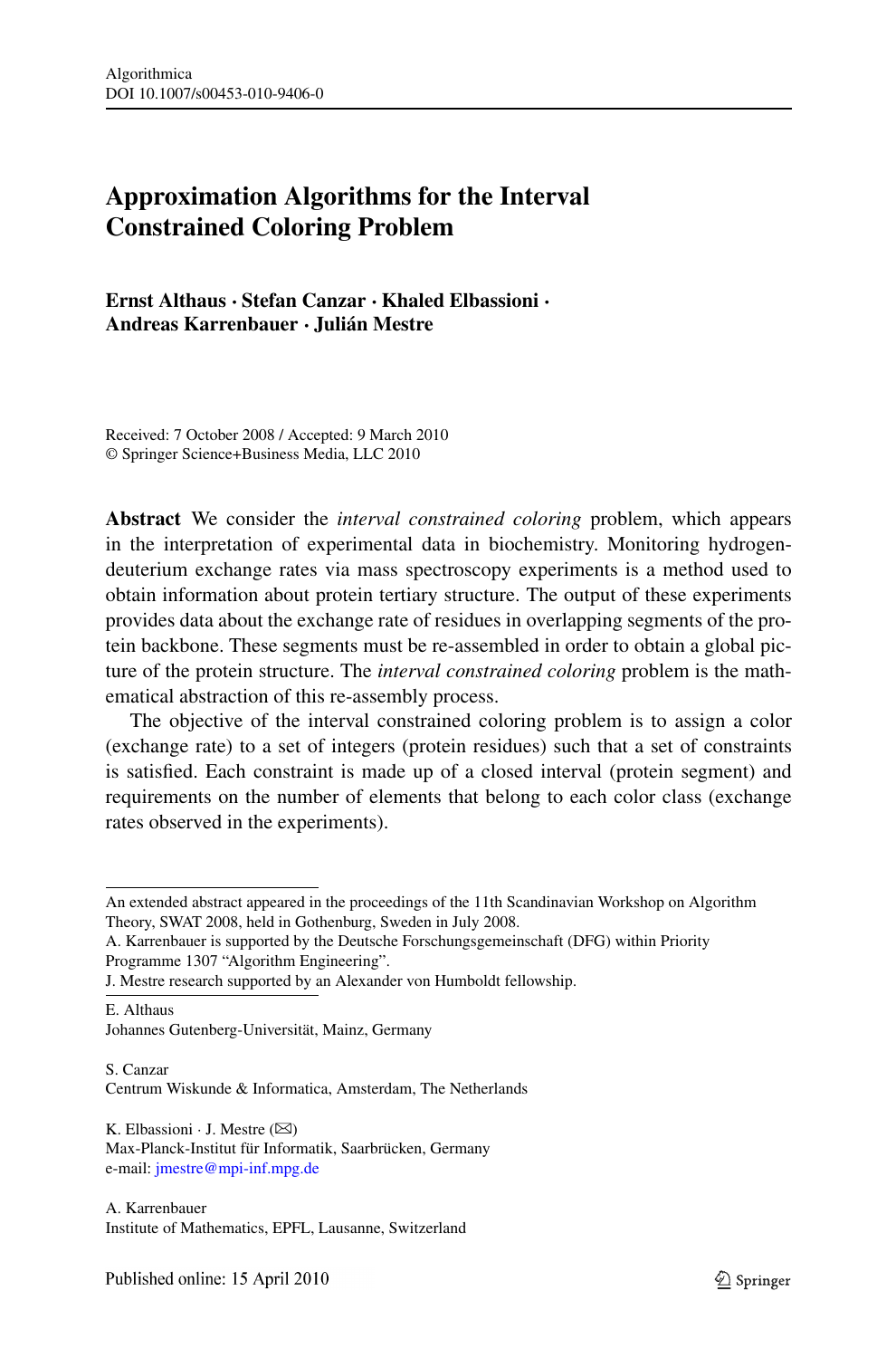We show that the problem is NP-complete for arbitrary number of colors and we provide algorithms that given a feasible instance find a coloring that satisfies all the coloring requirements within  $\pm 1$  of the prescribed value. In light of our first result, this is essentially the best one can hope for. Our approach is based on polyhedral theory and randomized rounding techniques. Furthermore, we consider a variant of the problem where we are asked to find a coloring satisfying as many fragments as possible. If we relax the coloring requirements by a small factor of  $(1 + \epsilon)$ , we propose an algorithm that finds a coloring "satisfying" this maximum number of fragments and that runs in quasi-polynomial time if the number of colors is polylogarithmic.

**Keywords** Approximation algorithms · Coloring problems · LP rounding

# **1 Introduction**

Our motivation for the *interval constrained coloring* problem comes from an application in biochemistry. The problem has been introduced recently by Althaus *et al.* [[1\]](#page-19-0). To be self-contained, we restrict ourselves to a very brief and informal description in this paper and refer the interested reader to the publication mentioned above.

A challenging and important problem in biochemistry is to determine the tertiary structure of a protein, i.e. the spatial arrangement, which is indispensable for its function. There are various approaches each with advantages and drawbacks. One method for this task is the so-called *hydrogen-deuterium exchange*, abbreviated by HDX. This is a chemical reaction where a hydrogen atom of the protein is replaced by a deuterium atom, or vice versa. To this end, the protein solution is diluted with  $D_2O$ . Intuitively, the exchange process happens at a higher rate at amino acids, or residues, that are more exposed to the solvent. Put differently, the exchange rates for residues at the outside of the complex are higher than inside. Note that though deuterium is heavier than hydrogen, they are almost identical from a chemical point of view. Hence, the exchange rate may be monitored by mass spectroscopy while the tertiary structure remains unaffected by the process. However, this method does not deliver that fine grained information such that the exchange rate for each residue can be determined directly. Rather, we get bulk information for fragments of the protein. For example, we get the number of slow, medium, and fast residues for each of several overlapping fragments covering the whole protein. That is, the experimental data only tells us how many residues of a fragment react at low, medium, and high exchange rate, respectively. Moreover, we know the exact location and size of each fragment in the protein. It remains to find a valid assignment of all residues to exchange rates that matches the experimentally found bulk information. If the solution is not unique, we want to enumerate all feasible solutions or a representative subset thereof as a basis for further chemical considerations.

The problem can be rephrased in mathematical terms as follows. We are given a protein of *n* residues and a set of fragments, which correspond to intervals of [*n*]. The fragments cover the whole protein and may overlap. Furthermore, there are *k* possible exchange rates to which we refer as colors in the following. The goal is to produce a coloring of the set [*n*] using *k* colors such that a given set of requirements is satisfied. Each requirement is made up of a closed interval  $I \subseteq [n]$  and a complete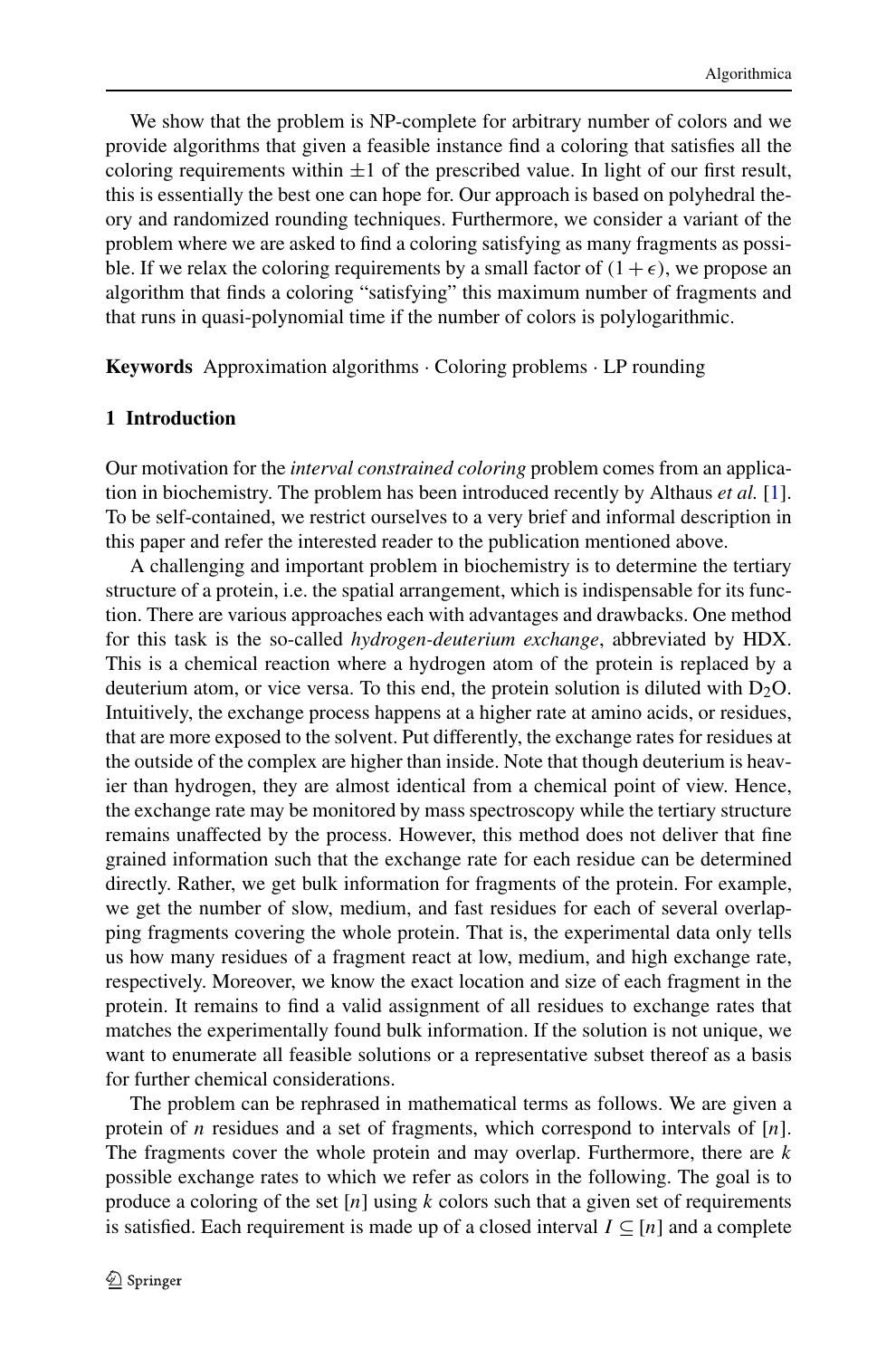<span id="page-2-0"></span>specification of how many elements in *I* should be colored with each color class. We refer to this problem as the *interval constrained coloring* problem.

More formally, let *I* be a set of intervals defined on the set  $V = [n]$ , let [k] be a set of color classes, and let  $r : \mathcal{I} \times [k] \to \mathbb{Z}^+$  be a requirement function such that  $\sum_{c \in [k]} r(I, c) = |I|$  for all  $I \in \mathcal{I}$ . A coloring  $\chi : V \to [k]$  is said to be *feasible* if for every  $I \in \mathcal{I}$  we have

$$
|\{i \in I : \chi(i) = c\}| = r(I, c) \quad \text{for all } c \in [k].
$$
 (1)

Given this information, we would like to determine whether or not a feasible coloring exists, and if so, to produce one.

The problem is captured by the integer program given below. The binary variable  $x_{i,c}$  indicates whether *i* is colored *c* or not. Constraint (2) enforces that each residue gets exactly one color and constraint (3) enforces that every requirement is satisfied.

$$
\sum_{c \in [k]} x_{i,c} = 1 \quad \forall i \in [n], \tag{2}
$$

$$
\sum_{i \in I} x_{i,c} = r(I, c) \quad \forall I \in \mathcal{I}, \ c \in [k], \tag{3}
$$

$$
x_{i,c} \in \{0, 1\} \quad \forall i \in [n], \ c \in [k]. \tag{4}
$$

Let  $P$  be the polytope obtained by relaxing the integrability constraint (4) in the above integral problem. That is  $P$  is the set of values of *x* obeying (2), (3) and  $0 \le$  $x_{i,c} \leq 1$  for all *i* and *c*.

#### 1.1 Previous and Related Work

The polyhedral description was introduced in [[1\]](#page-19-0) and has served there as a basis to attack the problem by integer programming methods and tools, which perform well in practice. Moreover, the authors established the polynomial-time solvability of the two-color case by the integrability of the polytope  $P$  and provided also a combinatorial algorithm for this case. However, the complexity of the general problem was left open. Very recently, Komusiewicz *et al.* [\[2](#page-19-0)] showed that the problem is fixedparameter tractable with respect to parameters such as the maximum fragment length, and the maximum number of fragments containing a given residue.

A closely related problem is *broadcast scheduling*, where a server must decide which data item to broadcast at each time step in order to satisfy client requests. The literature in broadcast scheduling is vast and many variations of the problem have been studied (see [\[3](#page-19-0), [4](#page-19-0)] and references therein). In the variant we are concerned with here, a client request is specified by a time window *I* and a data type *A*. The request is satisfied if *A* is broadcast *at least once* in *I* . The similarities between the two problems should be clear with time steps, time windows and data types in broadcast scheduling playing the respective roles of positions, intervals and colors in interval constrained coloring. There are, however, important differences. First, whereas in broadcast scheduling it does not hurt to broadcast an item more times than the prescribed number, in our problem it does. Second, an interval is satisfied only if *all* the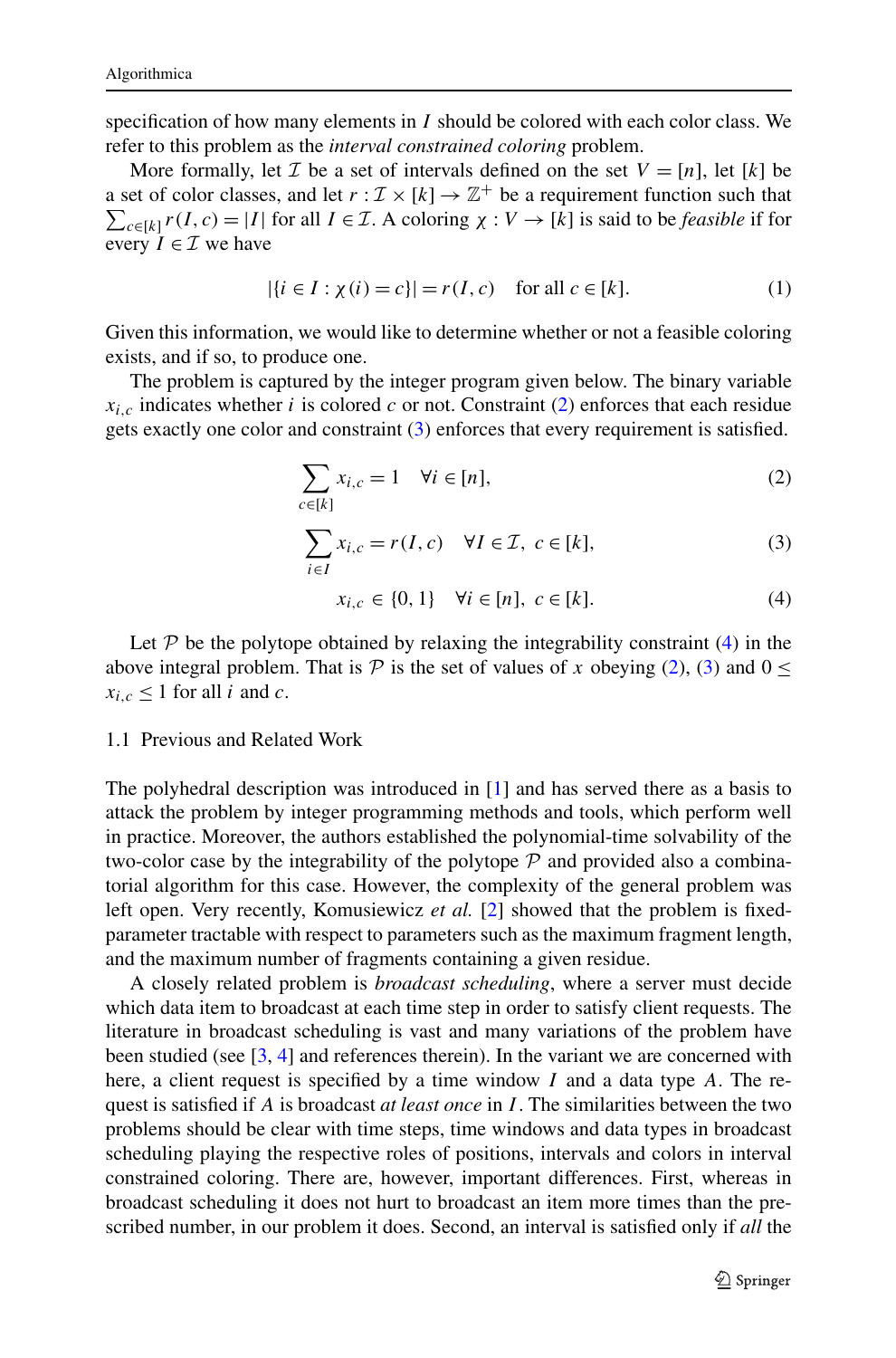requirements for that interval are satisfied *exactly*, which indicates that our problem may be harder.

1.2 Contributions of this Paper

As mentioned above, the complexity status for the *interval constrained coloring* problem has been open. In Sect. [4](#page-18-0) we partly settle this by showing that deciding whether a feasible coloring exists is NP-complete when *k* is part of the input.

Although the polytope  $\mathcal P$  is integral for  $k = 2$  [[1\]](#page-19-0), it need not be for  $k \geq 3$ . Nevertheless, we can check in polynomial time whether  $\mathcal{P} = \emptyset$ . If that is the case then we know that there is no feasible coloring. Otherwise we can find a feasible fractional solution. In Sect. 2 we will show how to round this fractional solution to produce a coloring where *all* the requirements are satisfied within a mere additive error of one.

In practice, the data emanating from the experiments is noisy, which normally causes the instance to be infeasible and in some case even forces  $P$  to be empty. To deal with this problem in Sect. [3](#page-8-0) we study a variant of the problem in which we want to maximize the number of requirements that are satisfied. We relax the coloring requirements by a small factor of  $(1 + \epsilon)$  and propose a divide-and-conquer algorithm that finds a coloring "satisfying" this maximum number of requirements in time  $n^{O(\frac{k^2}{\epsilon} \log n \log m)}$ , for any  $\epsilon > 0$ . Another way to deal with noisy data is to model the noise in the linear programming relaxation to get a new set of requirements on which to run the algorithm from Sect. 2. The latter approach was explored by Althaus *et al.* [[1\]](#page-19-0); the reader is referred to their paper for details.

# **2 A ±1 guarantee**

Let x be a fractional solution in  $P$ . We use the scheme of Gandhi *et al.* [[4\]](#page-19-0) to round *x* to an integral solution  $\hat{x}$ .

**Theorem 1** *Given a fractional solution*  $x \in \mathcal{P}$  *we can construct in polynomial time an integral solution x*ˆ *with the following properties*

- (P1) *For every*  $i \in [n]$  *there exists*  $c \in [k]$  *such that*  $\hat{x}_{i,c} = 1$  *and*  $\hat{x}_{i,d} = 0$  *for all*  $d \neq c$ .
- (P2) *For every*  $I \in \mathcal{I}$  *and*  $c \in [k]$  *we have*  $|\sum_{i \in I} \hat{x}_{i,c} r(I,c)| \leq 1$ .
- (P3) *Every*  $I \in \mathcal{I}$  *is satisfied with probability at least*  $\gamma_k = \frac{k(k+1-H_{k-1})}{(k+1)!}$ , *where*  $H_{k-1}$ *is the*  $k-1$ *st harmonic number*  $1+\frac{1}{2}+\cdots+\frac{1}{k-1}$ .

In other words, each position gets exactly one color (P1), every coloring requirement is off by at most one from the prescribed number (P2), and all the requirements for a given interval *I* are satisfied *exactly*  $(\sum_{i \in I} \hat{x}_{i,c} = r(I, c)$  for all  $c \in [k]$ ) with probability at least  $\gamma_k$ . An interesting corollary of this theorem is that if  $\mathcal P$  is non-empty then there exists always a coloring satisfying at least  $\gamma_k|\mathcal{I}|$  intervals, and such coloring can be found in polynomial time.

The high level idea is to simplify the polytope  $P$  into another integral polytope with basic solutions satisfying (P1) and (P2). Then we show how to select a basic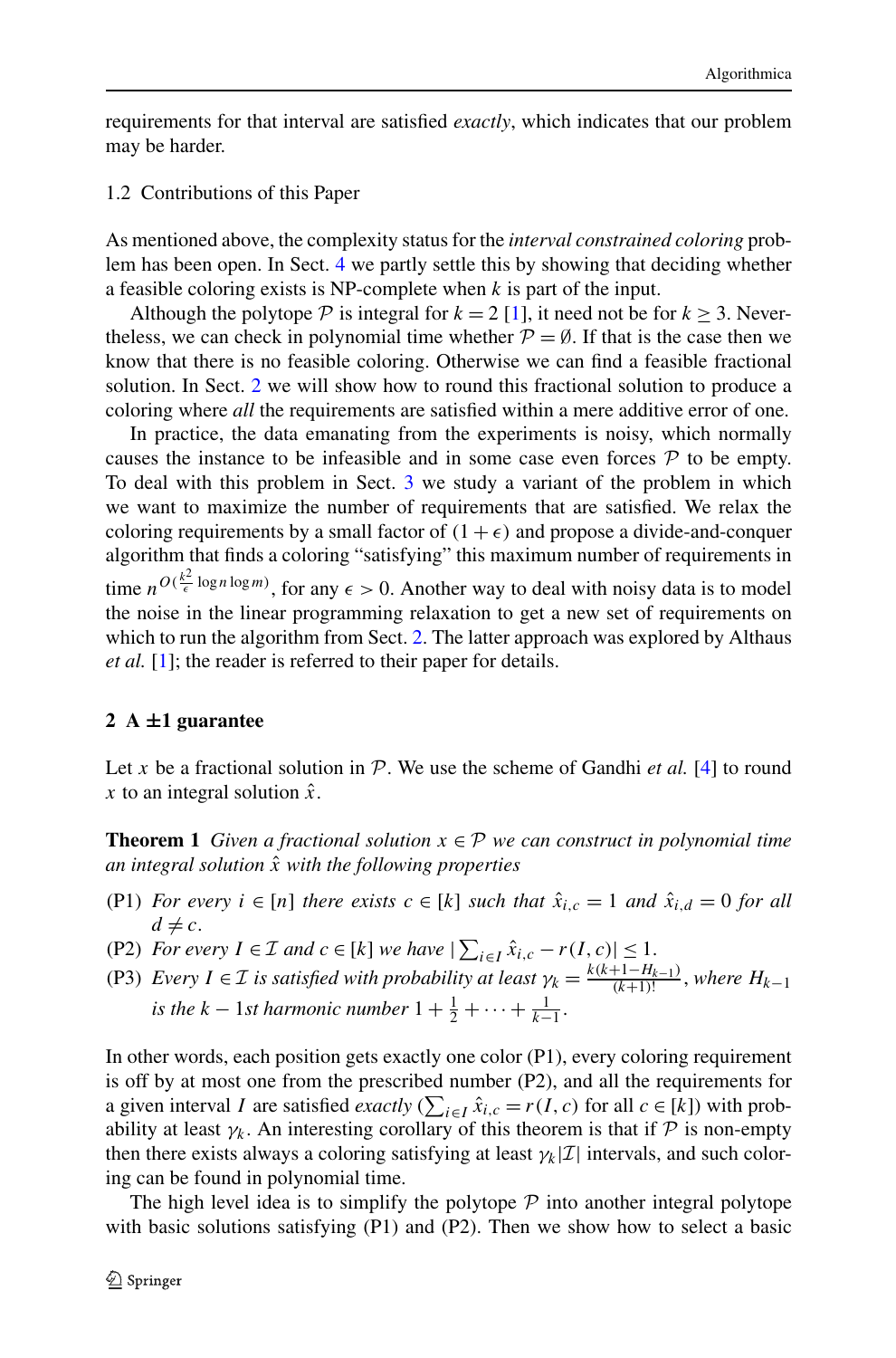<span id="page-4-0"></span>

**Fig. 1** How the blocks  $B_j^c$  are constructed. The  $x_{i,c}$  values appear on top and the  $y_{i,(c,j)}$  values appear on the edges. Note that a block can only overlap with its predecessor or successor. In this case  $\alpha_c = 0.7$ 

solution satisfying (P3). This is done by defining a set of *blocks* and then setting up an assignment problem instance between [*n*] and the set of blocks, whose polytope is integral.

For each color class  $c \in [k]$  we choose a real number  $\alpha_c \in [0, 1]$ , to be specified shortly. For a fixed color class *c*, let  $b_c = \left[\sum_{i \in [n]} x_{i,c} - \alpha_c\right] + 1$ . We define blocks  $B_1^c, B_2^c, \ldots, B_{b_c}^c$  as follows

$$
B_j^c = \left\{ t \in [n] : j - 2 + \alpha_c < \sum_{i \le t} x_{i,c} \text{ and } \sum_{i < t} x_{i,c} < j - 1 + \alpha_c \right\}. \tag{5}
$$

For each  $i \in B_j^c$  we define a variable  $y_{i,(c,j)}$ . If *i* belongs to a single block  $B_j^c$  of color *c* then we set  $y_{i,(c,j)} = x_{i,c}$ . Otherwise, *i* belongs to two adjacent blocks  $B_{j+1}^c$  and  $B_j^c$ , in which case we set  $y_{i,(c,j+1)} = \sum_{t \leq i} x_{t,c} - (j-1 + \alpha_c)$ and  $y_{i,(c,j)} = x_{i,c} - y_{i,(c,j+1)}$ . See Fig. 1 for an example of how the blocks and the solution *y* are constructed. Another, equivalent, way to define *y* is to ask that  $x_{i,c} = \sum_j y_{i,(c,j)}, \sum_{i \in B_1^c} y_{i,(c,1)} = \alpha_c$  and  $\sum_{i \in B_j^c} y_{i,(c,j)} = 1$  for every  $1 < j < b_c$ . Thus *y* defines a feasible fractional assignment between [*n*] and the set of blocks. Let Q be the polytope of this assignment problem, namely, the set of vectors *y* such that

$$
\sum_{B_j^c \ni i} y_{i,(c,j)} = 1 \quad \forall i \in [n], \tag{6}
$$

$$
\sum_{i \in B_j^c} y_{i,(c,j)} = 1 \quad \forall c \in [k] \text{ and } 1 < j < b_c,\tag{7}
$$

$$
\sum_{i \in B_j^c} y_{i,(c,j)} \le 1 \quad \forall c \in [k] \text{ and } j \in \{1, b_c\},\tag{8}
$$

$$
y_{i,(c,t)} \ge 0 \quad \forall i \in [n], \ c \in [k], \ t \in [b_c].
$$
 (9)

It is well known that the LP matrix defining  $Q$  is totally unimodular [\[5](#page-19-0), Chap. 18], which in turn implies that the extreme points of  $Q$  are integral. Therefore, if there exists a fractional solution  $y \in \mathcal{Q}$  then there must exists another integral solution  $\hat{y} \in \mathcal{Q}$ . Furthermore, we can find such an integral solution in polynomial time. Notice that an integral solution  $\hat{y}$  to  $Q$  induces an integral solution  $\hat{x}$  by setting  $\hat{x}_{i,c} = 1$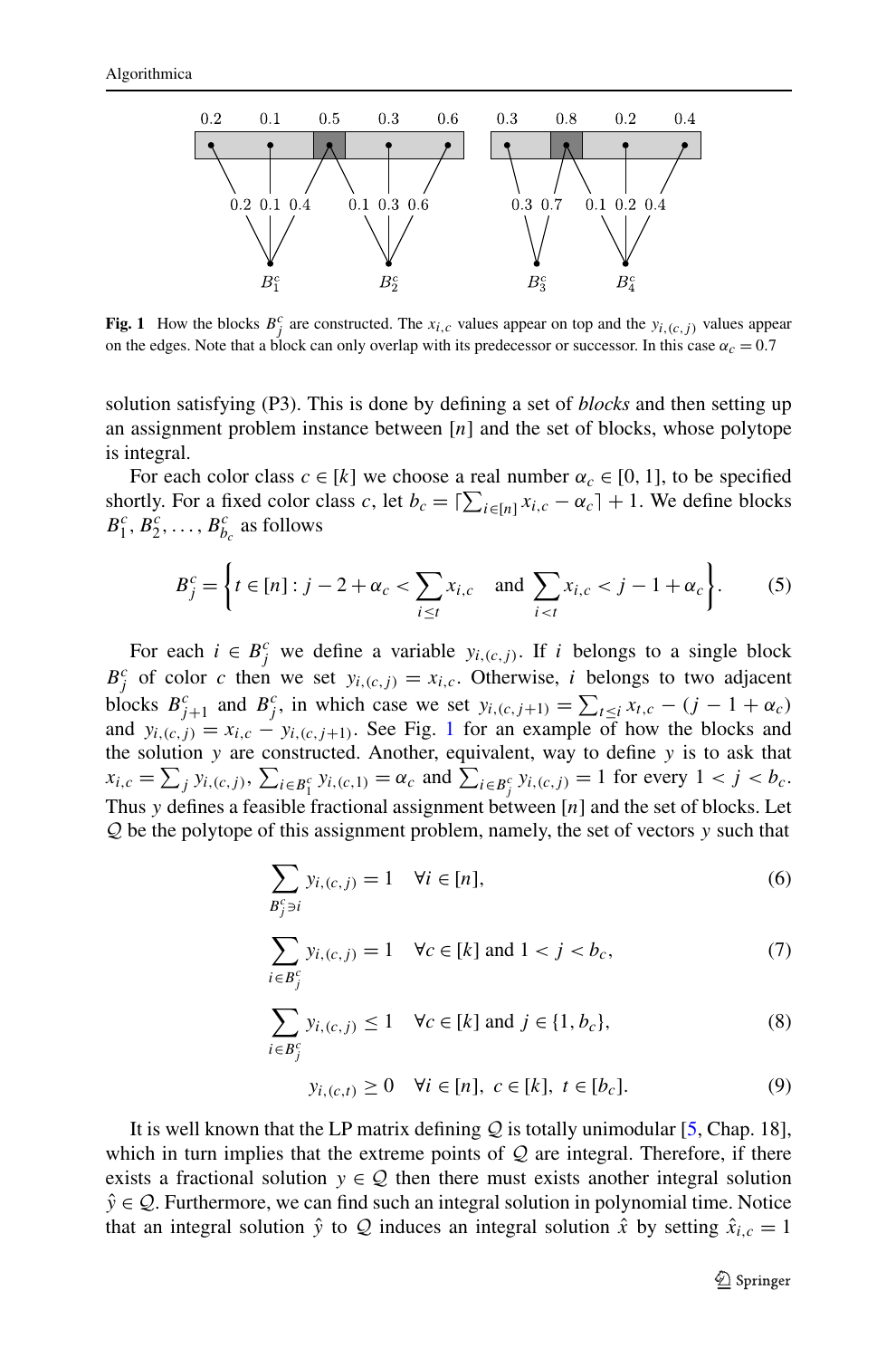if and only if  $y_{i,(c,j)} = 1$  for some *j*. Constraint [\(6](#page-4-0)) implies that  $\hat{x}$  satisfies (P1). Furthermore,  $\hat{x}$  also satisfies (P2).

**Lemma 1** Let  $\hat{y}$  be an integral solution for Q and let  $\hat{x}$  be the coloring induced by  $\hat{y}$ . *Then*  $|\sum_{i \in I} \hat{x}_{i,c} - r(I, c)| \leq 1$  *for all*  $I \in \mathcal{I}$  *and*  $c \in [k]$ .

*Proof* Since  $\sum_{i \in I} x_{i,c} = r(I,c)$ , the number of blocks of color *c* that intersect *I* is either  $r(I, c)$  or  $r(I, c) + 1$ . Furthermore, at least  $r(I, c) - 1$  of these blocks lie entirely within  $I$  and at most two blocks intersect  $I$  partially. Due to constraints [\(6](#page-4-0)) and ([7\)](#page-4-0), each internal block will force a different position in *I* to be colored *c*. On the other hand, the fringe blocks, if any, can force at most two additional positions in *I* to be colored *c*. Hence, the lemma follows.  $\Box$ 

*Remark* In our application domain the goal usually is not to find a single solution, but to generate a number of candidate solutions. An expert then examines this candidate set and selects the most biologically relevant one. Our framework is amenable to this task since there are very efficient algorithms to enumerate all the integral solutions of  $Q$  [[6\]](#page-19-0).

It only remains to prove that  $\hat{x}$  obeys (P3). To do so, we need to introduce some randomization in our construction. First, we will choose the offset  $\alpha_c$  of each color  $c \in [k]$  independently and uniformly at random. Second, instead of choosing any extreme point of Q, we choose one using a randomized rounding procedure.

Gandhi *et al.* [\[4](#page-19-0)] showed that any fractional solution  $y \in \mathcal{Q}$  can be rounded to an integral solution  $\hat{y} \in \mathcal{Q}$  such that the probability that  $\hat{y}_{i,(c,j)} = 1$  is exactly  $y_{i,(c,j)}$ . It is important to note that these events *are not independent* of each other.

**Lemma 2** Let  $\hat{y}$  be the solution output by the randomized rounding procedure and  $\hat{x}$  *the coloring induced by it. For any interval*  $I \in \mathcal{I}$ *, the probability that*  $\sum_{i \in I} \hat{x}_{i,c} =$ *r*(*I*, *c*) *for all c* ∈ [*k*] *is at least*  $\frac{k(k+1-H_{k-1})}{(k+1)!}$ .

*Proof* Let *I* be an arbitrary, but fixed, interval throughout the proof and for the time being let us concentrate on a fixed, but arbitrary, color  $c \in [k]$ . Let f and l be the indices of the first and last blocks of color class c that intersect *I* and define  $\beta_c$  =  $\sum_{i \in I \cap B_f^c} y_{i,(c,f)}$ , or, equivalently,  $\sum_{i \in I \cap B_f^c} y_{i,(c,l)} = 1 - \beta_c$ .

Intuitively, the probability that  $\sum_{i \in I} \hat{x}_{i,c} = r(I, c)$  should be greater when the blocks of *c* are aligned with *I* (when  $\beta_c$  is close to 0 or 1) and it should be low when they are not (when  $\beta_c$  is around 0.5). By choosing  $\alpha_c$  uniformly at random,  $\beta_c$  also becomes a random variable uniformly distributed in [0*,* 1]. Thus, we have a decent chance of getting a "good value" of *βc*.

Let us formalize and make more precise the above idea. Denote with  $\xi_f$  and  $\xi_l$ the events  $\sum_{i \in I \cap B_f^c} \hat{y}_{i,(c,f)} = 1$  and  $\sum_{i \in I \cap B_i^c} \hat{y}_{i,(c,l)} = 1$  respectively. Let  $\beta =$  $(\beta_1, \ldots, \beta_k)$  be the vector of offsets for the color classes. For brevity's sake we denote Pr[*ξ* | *β*] with Pr*β*[*ξ* ].

$$
\Pr_{\beta} \bigg[ \sum_{i \in I} \hat{x}_{i,c} \neq r(I,c) \bigg] = \Pr_{\beta} [\xi_f \xi_l \vee \overline{\xi_f \xi_l}]
$$

 $\mathcal{D}$  Springer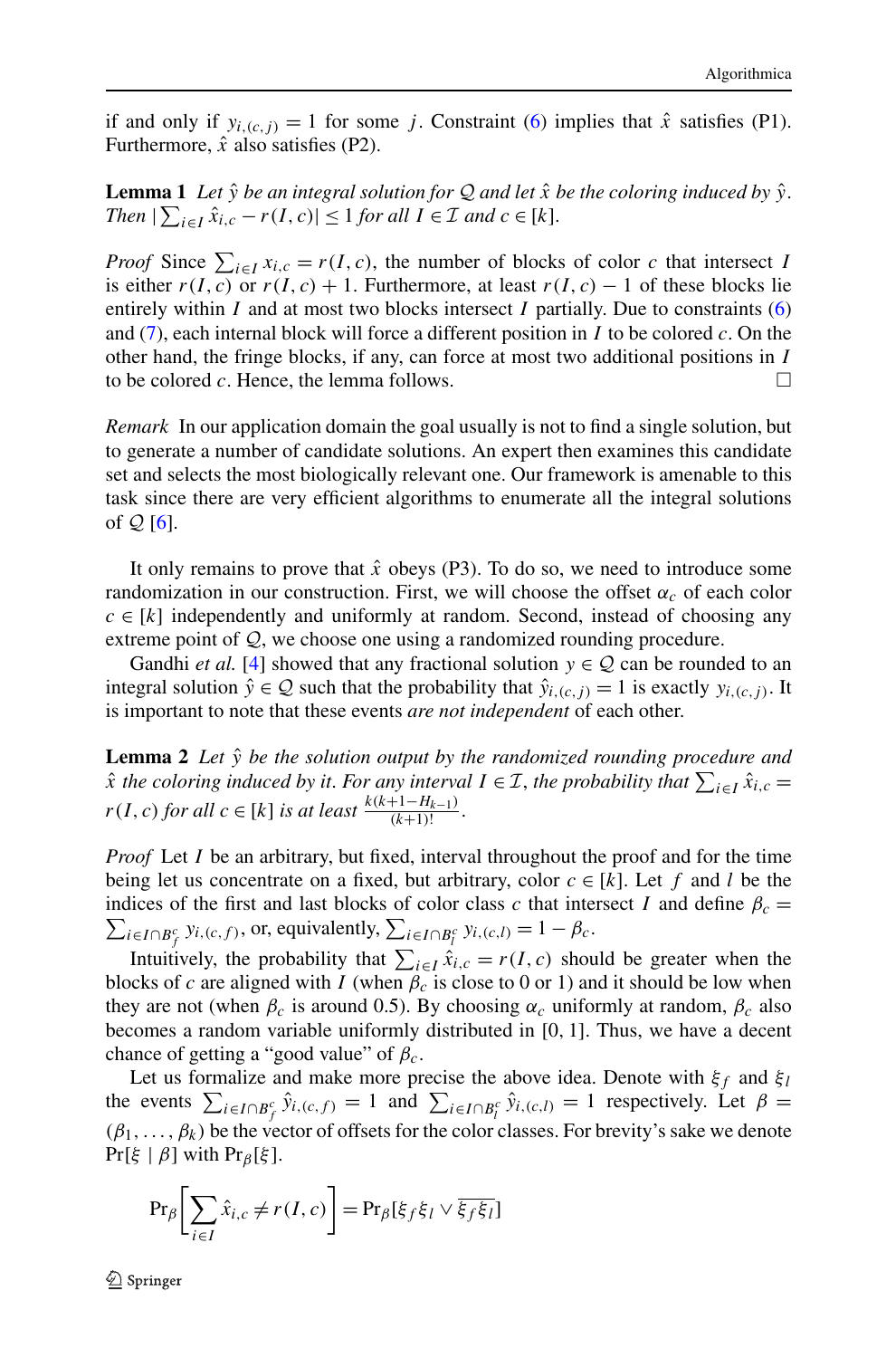$$
= \Pr_{\beta}[\xi_f \xi_l] + \Pr_{\beta}[\overline{\xi_f \xi_l}]
$$
  

$$
\leq \min\{\Pr_{\beta}[\xi_f], \Pr_{\beta}[\xi_l]\} + \min\{\Pr_{\beta}[\overline{\xi_f}], \Pr_{\beta}[\overline{\xi_l}]\}.
$$

Since  $\Pr_{\beta}[\xi_f] = \beta_c$  and  $\Pr_{\beta}[\xi_l] = 1 - \beta_c$ , it follows that

$$
\Pr_{\beta} \bigg[ \sum_{i \in I} \hat{x}_{i,c} \neq r(I,c) \bigg] \leq 2 \min \{ \beta_c, 1 - \beta_c \}. \tag{10}
$$

As a warm-up we first show that the probability that all requirements for *I* are fulfilled is at least  $\frac{1}{(k+1)!}$ . Denote with  $\tau$  the event  $\forall c : \sum_{i \in I} \hat{x}_{i,c} = r(I, c)$ . Recall that the vector  $\beta$  is distributed uniformly over the domain  $D = [0, 1]^k$ . Conditioning on  $\beta$  and averaging over *D* gives the desired result.

$$
\Pr[\tau] = \int_D \Pr_{\beta} \left[ \forall c : \sum_{i \in I} \hat{x}_{i,c} = r(I, c) \right] d\beta_1 \cdots d\beta_k
$$
  
\n
$$
\geq \int_D \max \left\{ 0, 1 - \sum_{c \in [k]} \Pr_{\beta} \left[ \sum_{i \in I} \hat{x}_{i,c} \neq r(I, c) \right] \right\} d\beta_1 \cdots d\beta_k
$$
  
\n
$$
\geq \int_D \max \left\{ 0, 1 - 2 \sum_{c \in [k]} \min \{ \beta_c, 1 - \beta_c \} \right\} d\beta_1 \cdots d\beta_k
$$
  
\n
$$
= 2 \int_D \max \left\{ 0, \frac{1}{2} - \sum_{c \in [k]} \min \{ \beta_c, 1 - \beta_c \} \right\} d\beta_1 \cdots d\beta_k.
$$

The first inequality follows from the union bound and the second from (10). A moment's thought reveals that the function inside the integral is symmetrical in the 2*<sup>k</sup>* orthants around the point  $(\frac{1}{2}, \ldots, \frac{1}{2}) \in D$ . Therefore, setting  $D' = [0, \frac{1}{2}]^k$  we get

$$
Pr[\tau] \ge 2^{k+1} \int_{D'} \max\left\{0, \frac{1}{2} - \sum_{c \in [k]} \beta_c \right\} d\beta_1 \cdots d\beta_k.
$$

The right hand side of the above inequality can be interpreted as the volume of a  $(k + 1)$ -dimensional simplex.

$$
Pr[\tau] \ge 2^{k+1} \operatorname{Vol}\left(\lambda \in R_+^{k+1} : \sum_{i \in [k+1]} \lambda_i \le \frac{1}{2}\right)
$$
  
=  $2^{k+1} \frac{(\frac{1}{2})^{k+1}}{(k+1)!}$   
=  $\frac{1}{(k+1)!}$ .

In order to get the stronger bound in the statement of the lemma we need two more ideas. First, we claim that we only need to condition on fulfilling  $k - 1$  requirements: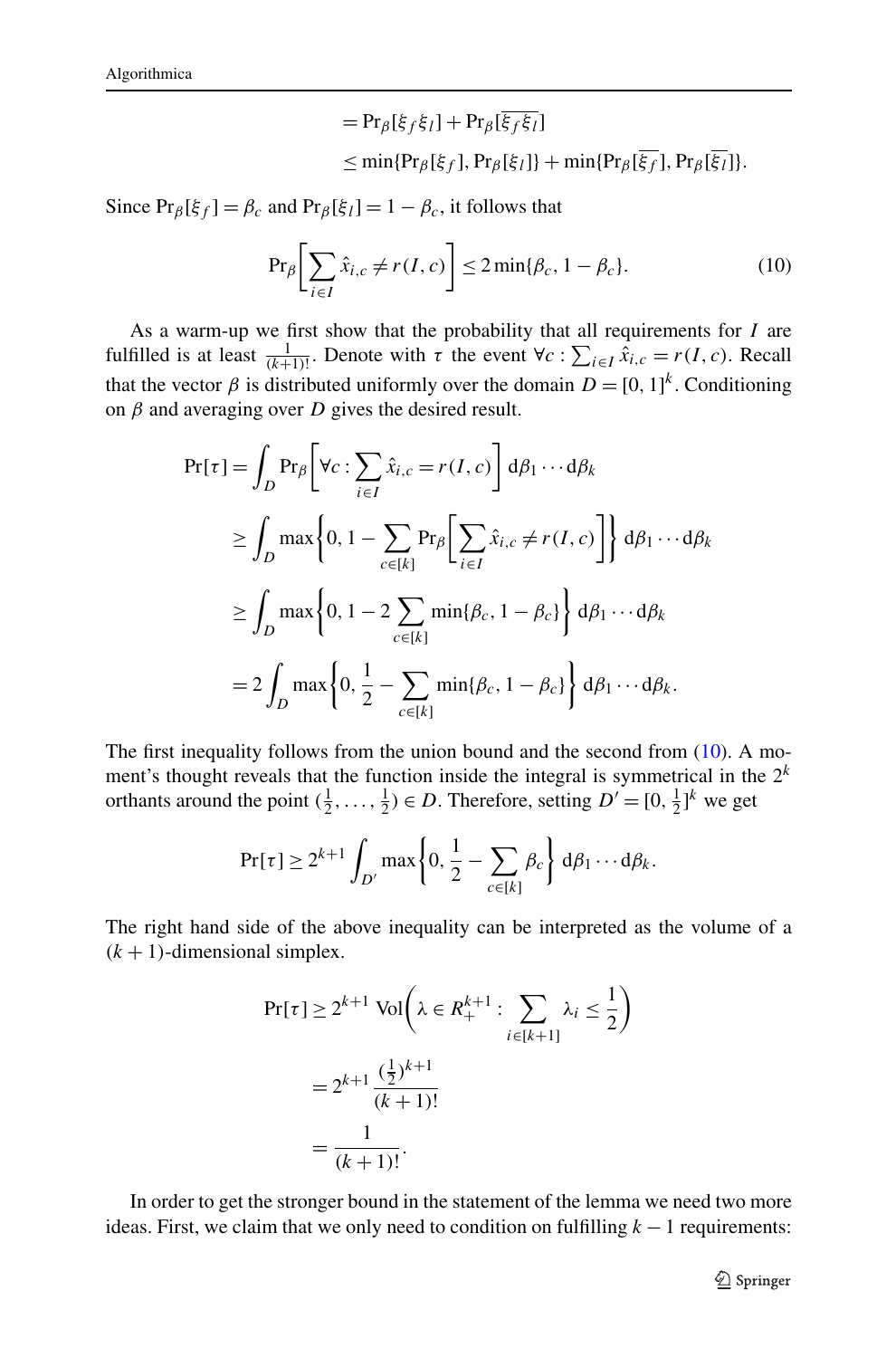<span id="page-7-0"></span>Because  $\sum_{c \in [k]} r(I, c) = |I|$ , once we get  $k - 1$  colors right, the *k*th requirement must be satisfied as well. Second, since we can condition on any *k* −1 colors, we had better condition on the ones with smallest offset, that is, those that are close to 0 or 1.

$$
\Pr[\tau] = \int_{D} \Pr_{\beta} \left[ \forall c : \sum_{i \in I} \hat{x}_{i,c} = r(I, c) \right] d\beta_{1} \cdots d\beta_{k}
$$
  
\n
$$
\geq \int_{D} \max_{d \in [k]} \left\{ \max \left\{ 0, 1 - \sum_{c \neq d} \Pr_{\beta} \left[ \sum_{i \in I} \hat{x}_{i,c} \neq r(I, c) \right] \right\} \right\} d\beta_{1} \cdots d\beta_{k}
$$
  
\n
$$
\geq \int_{D} \max_{d \in [k]} \left\{ \max \left\{ 0, 1 - 2 \sum_{c \neq d} \min \{ \beta_{c}, 1 - \beta_{c} \} \right\} \right\} d\beta_{1} \cdots d\beta_{k}
$$
  
\n
$$
= 2^{k} \int_{D'} \max_{d \in [k]} \left\{ \max \left\{ 0, 1 - 2 \sum_{c \neq d} \beta_{c} \right\} \right\} d\beta_{1} \cdots d\beta_{k}
$$
  
\n
$$
= 2^{k+1} \int_{D'} \max \left\{ 0, \frac{1}{2} - \sum_{c \in [k]} \beta_{c} + \max_{d \in [k]} \beta_{d} \right\} d\beta_{1} \cdots d\beta_{k}.
$$

The last integral can be simplified by assuming that the maximum  $\beta_d$  is attained by the last variable. Of course, the maximum can be any of the *k* variables, thus these two quantities are related by a factor of *k*.

$$
\Pr[\tau] \ge k2^{k+1} \int_0^{\frac{1}{2}} \left[ \int_{[0,z]^{k-1}} \max\left\{0, \frac{1}{2} - \sum_{c \in [k-1]} \beta_c \right\} d\beta_1 \cdots d\beta_{k-1} \right] dz.
$$

Let  $T(z)$  denote  $\text{Vol}(\lambda \in R_+^k : \sum_{i=1}^k \lambda_i \leq \frac{1}{2}$  and  $\lambda_1, \ldots, \lambda_{k-1} \leq z$ ). Then we can rewrite the above integral as

$$
\Pr[\tau] \ge k 2^{k+1} \int_0^{\frac{1}{2}} T(z) \, \mathrm{d}z. \tag{11}
$$

The volume computed by  $T(z)$  is not a simplex, but it can be reduced to a summation involving only the volume of simplices using the principle of inclusion/exclusion.

Let  $V(\rho)$  denote the volume  $Vol(\lambda \in R_+^k : \sum_{i=1}^k \lambda_i \le \rho)$  and recall that  $V(\rho) =$  $p^k$ . Consider what happens when  $z \in [\frac{1}{4}, \frac{1}{2})$ ; clearly  $T(z) < V(\frac{1}{2})$  since  $V(\frac{1}{2})$  includes points  $\lambda \in R_+^k$  such that  $\lambda_i > z$  for exactly one coordinate  $i \in [k-1]$  (since  $z \geq \frac{1}{4}$ ). Notice that

$$
\text{Vol}\bigg(\lambda \in R_+^k: \sum_{j=1}^k \lambda_j \le \frac{1}{2} \text{ and } \lambda_i > z\bigg) = V\bigg(\frac{1}{2} - z\bigg).
$$

Thus  $T(z) = V(\frac{1}{2}) - (k-1)V(\frac{1}{2} - z)$  for  $z \in [\frac{1}{4}, \frac{1}{2}]$ , but  $T(z) > V(\frac{1}{2}) - (k-1)V(\frac{1}{2} - z)$ *z*) for  $z \in [0, \frac{1}{4})$  since the volume of points *y* such the constraint  $\lambda_i \leq z$  is violated for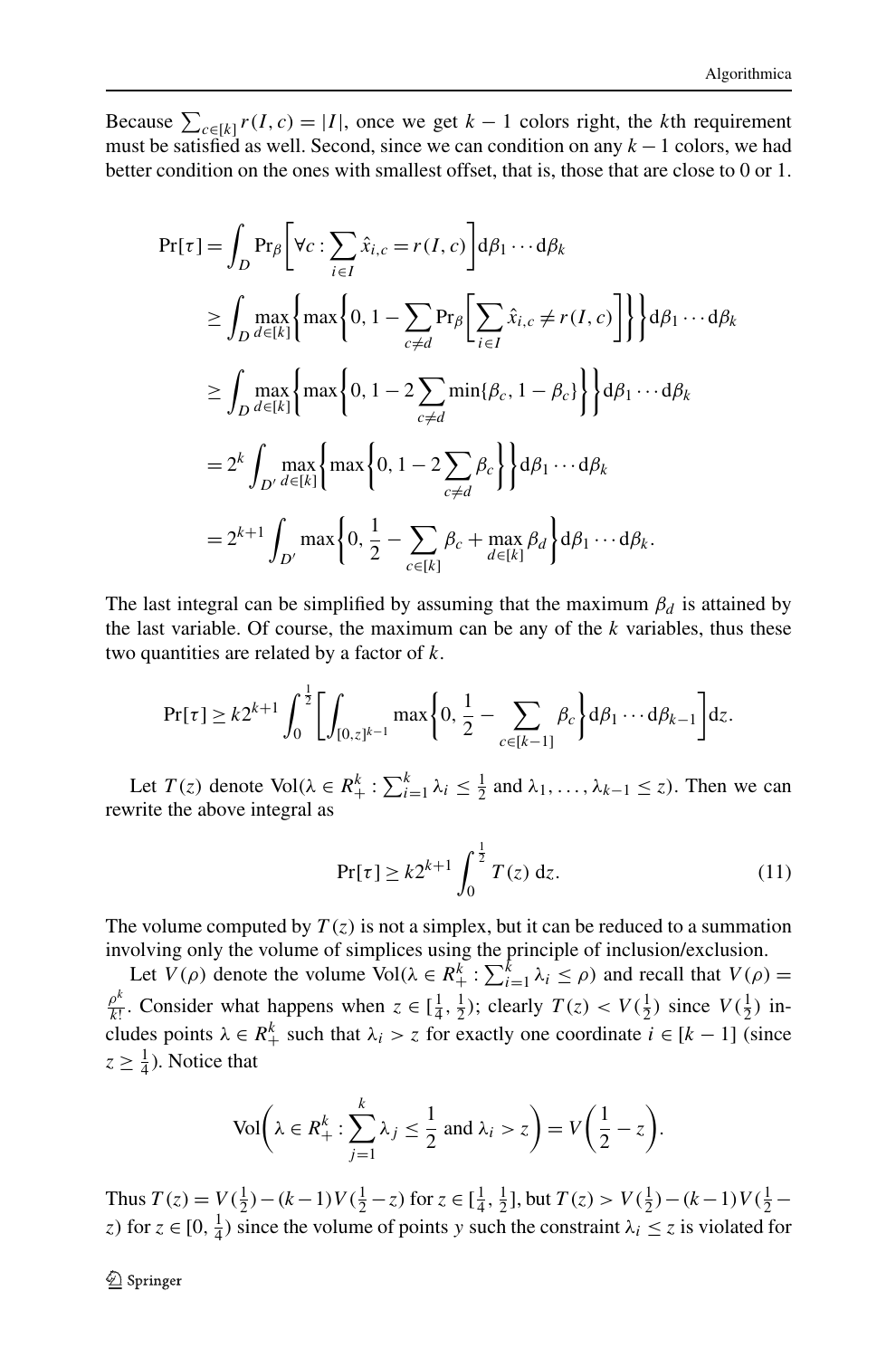<span id="page-8-0"></span>two coordinates is subtracted twice. To avoid cumbersome notation, assume  $V(\rho)$  = 0 if  $\rho \leq 0$ . A simple inclusion/exclusion argument yields

$$
T(z) = \sum_{i=0}^{k-1} {k-1 \choose i} (-1)^i V\left(\frac{1}{2} - iz\right).
$$
 (12)

Plugging  $(12)$  into  $(11)$  $(11)$  we get

$$
\Pr[\tau] \ge 2^{k+1} k \left( \int_0^{\frac{1}{2}} V\left(\frac{1}{2}\right) dz + \sum_{i=1}^{k-1} {k-1 \choose i} (-1)^i \int_0^{\frac{1}{2i}} V\left(\frac{1}{2} - iz\right) dz \right)
$$
  
\n
$$
= 2^{k+1} k \left( \int_0^{\frac{1}{2}} \frac{\left(\frac{1}{2}\right)^k}{k!} dz + \sum_{i=1}^{k-1} {k-1 \choose i} (-1)^i \int_0^{\frac{1}{2i}} \frac{\left(\frac{1}{2} - iz\right)^k}{k!} dz \right)
$$
  
\n
$$
= 2^{k+1} k \left( \frac{1}{k!2^k} z \Big|_0^{\frac{1}{2}} + \sum_{i=1}^{k-1} {k-1 \choose i} (-1)^i \frac{\left(\frac{1}{2} - iz\right)^{(k+1)}}{(k+1)!(-i)} \Big|_0^{\frac{1}{2i}} \right)
$$
  
\n
$$
= 2^{k+1} k \left( \frac{1}{k!2^{(k+1)}} + \sum_{i=1}^{k-1} {k-1 \choose i} \frac{(-1)^i}{(k+1)!2^{k+1}i} \right)
$$
  
\n
$$
= \frac{k}{(k+1)!} \left( k+1 + \sum_{i=1}^{k-1} {k-1 \choose i} \frac{(-1)^i}{i} \right).
$$

Using induction on  $k$ , it is straightforward to show that the sum in the last line adds up exactly to  $-H_{k-1}$ , which gives us the desired bound of  $\gamma_k$ .

#### **3 Maximum Coloring**

In this section we study a variant of the interval constrained coloring to deal with instances that do not admit a feasible coloring. For these instances we consider the problem of finding a coloring that maximizes the number of intervals satisfying ([1\)](#page-2-0). More generally, we assume a non-negative weight  $w(I)$ , associated with each interval  $I \in \mathcal{I}$ , and seek a subset  $\mathcal{I}' \subseteq \mathcal{I}$ , maximizing  $w(\mathcal{I}') \stackrel{\text{def}}{=} \sum_{I \in \mathcal{I}'} w(I)$ , such that there exists a coloring of *V* satisfying [\(1](#page-2-0)) for each  $I \in \mathcal{I}'$ . We call this problem MAXCOLORING. Let OPT  $\subseteq \mathcal{I}$  be a subset achieving this maximum. For  $\alpha \in (0, 1]$ and  $\beta \geq 1$ , an  $(\alpha, \beta)$ -approximation of the problem is given by a pair  $(\chi, \mathcal{I}')$  of a subset  $\mathcal{I}' \subseteq \mathcal{I}$ , and a coloring  $\chi : V \mapsto [k]$ , such that  $\sum_{I \in \mathcal{I}'} w(I) \ge \alpha \cdot w(OPT)$ , and  $\frac{1}{\beta}r(I, c) \leq N_{\chi}(I, c) \leq \beta r(I, c)$ , where  $N_{\chi}(I, c)$  is the number of positions in *I* colored *c* by *χ*.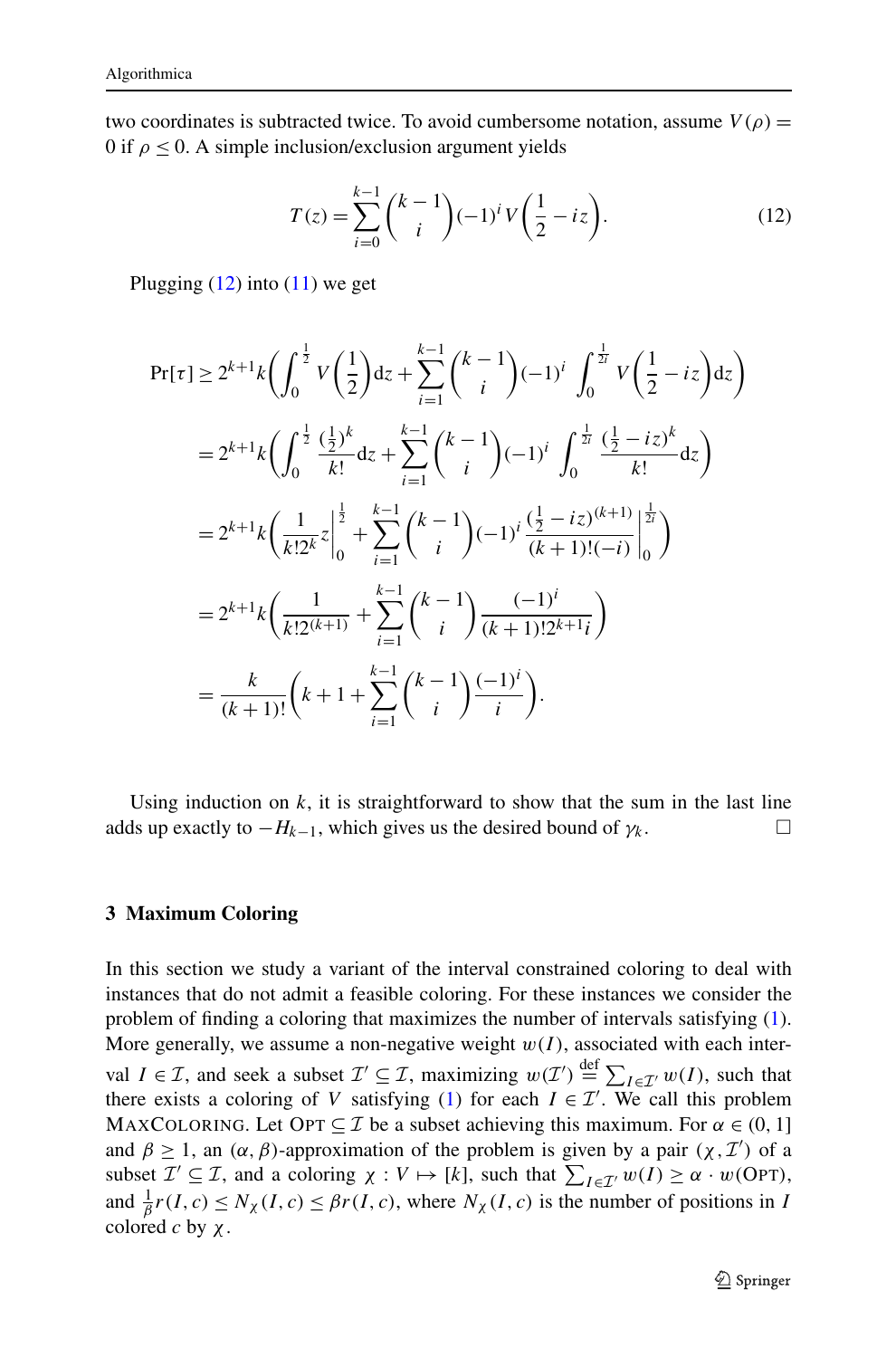**Theorem 2** *Consider an instance*  $(V, \mathcal{I})$  *of* MAXCOLORING *with*  $|V| = n$  *and*  $|I| = m$ . Then we can find a  $(1, 1 + \epsilon)$ -approximation in quasi-polynomial time  $n^{O(\frac{k^2}{\epsilon} \log n \log m)}$ , *for any*  $\epsilon > 0$ .

Note that the above bound is quasi-polynomial for  $k = \text{polylog}(n, m)$ . To prove Theorem 2 we use a similar technique as in [[7\]](#page-19-0). Our approach can be divided into two parts: (i) Reducing the search space to  $\epsilon$ -partial assignments (to be defined): An *-*-partial assignment represents a set of colorings, for which we can bound the range of the number of vertices of a certain color within intervals  $I \in \mathcal{I}$  by a factor of  $(1 + \epsilon)$ . Evaluating intervals *I* ∈ *T* on the basis of  $\epsilon$ -partial assignments then allows us to limit the violation of their requirements by any of the corresponding colorings to a factor of  $(1 + \epsilon)$ . (ii) Developing a *divide-and-conquer* algorithm that finds an *-*-partial assignment, and thus a coloring, that "satisfies" a maximum weight set of intervals. We explain these two steps in more details in the next subsections.

#### 3.1 Reducing the Search Space

Let  $\epsilon > 0$  be a given constant. For a vertex  $u \in V$  and a set of intervals  $\mathcal I$  on  $V$ , denote respectively by  $\mathcal{I}_L(u)$ ,  $\mathcal{I}_R(u)$  and  $\mathcal{I}(u)$ , the subsets of intervals of  $\mathcal I$  that lie to the left of  $u$ , lie to the right of  $u$ , and span  $u$ , that is

$$
\mathcal{I}_L(u) = \{ [s, t] \in \mathcal{I} : t \le u - 1 \},
$$
  
\n
$$
\mathcal{I}_R(u) = \{ [s, t] \in \mathcal{I} : s \ge u + 1 \},
$$
  
\n
$$
\mathcal{I}(u) = \{ [s, t] \in \mathcal{I} : s \le u \le t \}.
$$

Denote by  $V_L(u)$  and  $V_R(u)$  the sets of vertices that lie to the left and right of  $u \in V$ , respectively:  $V_L(u) = \{i \in V : i \leq u\}$  and  $V_R(u) = \{i \in V : i > u\}$ .

Our divide and conquer algorithm will reduce the original problem into many subproblems which are very easy to solve. More precisely, the algorithm constructs a recursion tree such that, in the subproblems defined at the leaf nodes, the requirements are essentially defined on intervals that either start or end at the same point. This motivates the following definition.

**Definition 1** (Assignment) Let  $V' = \{p, p+1, \ldots, q\}$ . An *assignment* on *V'* is a pair  $\mathscr{A} = (\mathcal{I}, r)$  of intervals  $\mathcal{I}$  on  $V'$  and a function  $r : \mathcal{I} \times [k] \mapsto \{0, 1, \ldots, |V'| \}$  such that

(C1)  $r(I, c) \le r(I', c)$  for all  $I, I' \in \mathcal{I}$  with  $I \subseteq I'$  and all  $c \in [k]$ , and  $(C2)$   $\sum_{c \in [k]} r(I, c) = |I|$  for every  $I \in \mathcal{I}$ .

 $\mathscr A$  is called a *left-assignment*, respectively *right-assignment*, if all intervals in  $\mathcal I$  start at *p*, respectively end at *q*.

We will show in Lemma [4](#page-15-0) that the subproblem corresponding to a left- or rightassignment is straightforward to solve. To reduce the original requirements on arbitrary intervals into requirements on left- and right-assignments we use a simple idea.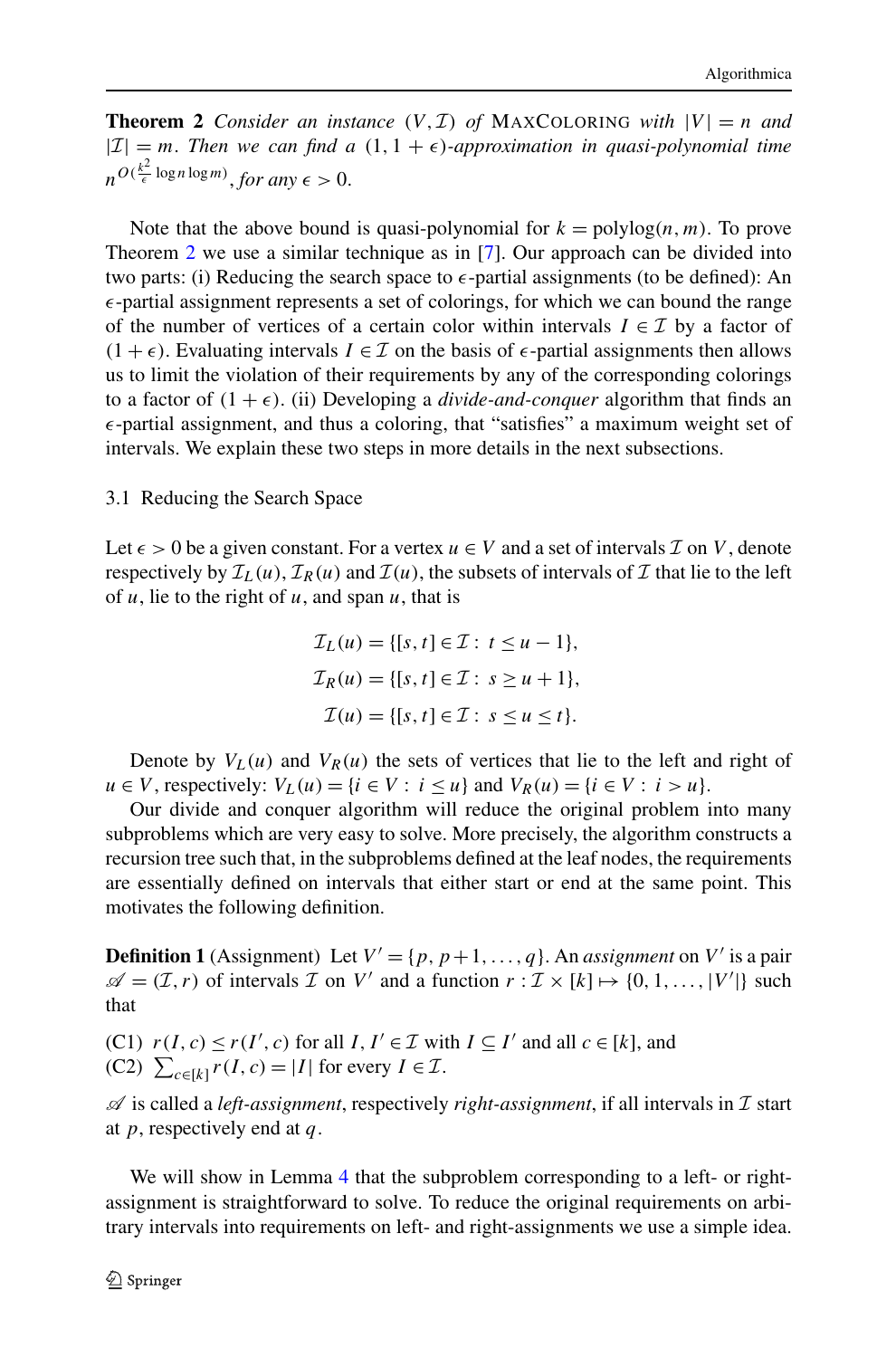<span id="page-10-0"></span>Suppose that we consider all intervals containing a given vertex *u*∗. Then an optimal coloring can be used to divide the requirements on any such interval *I* into two groups: the requirements on subintervals of  $I$  to the left of  $u^*$  and the ones on right subintervals of *I* . These two groups define respectively a right- and a left-assignment. The main observation now (see Lemma [3](#page-12-0) and Observation [1](#page-13-0) below) is that if we are willing to have a violation of the requirement by a factor of  $(1 + \epsilon)$  then we do not need to guess all left- and right-assignments; it is enough to guess the ones at which the number of vertices of a certain color increases by powers of  $(1 + \epsilon)$ . This restriction leads to a logarithmic number of intervals in the assignments. Since the total number of left- and right-assignments we have to evaluate in the course of our algorithm depends exponentially on the number of intervals these assignments contain, this restriction is necessary to obtain the desired polylogarithmic time bound. The resulting guess is represented by an *--partial assignment*, which we will define next.

**Definition 2** ( $\epsilon$ -Partial Assignment) Let  $u^* \in V'$  be a given vertex of  $V' = \{p, p + \epsilon\}$ 1,...,q}. A set of  $h_1 + h_2 + 2$  intervals  $\mathcal{I} = \mathcal{I}_A \cup \mathcal{I}_B$ ,  $\mathcal{I}_A = \{I_1, \ldots, I_{h_1}, I_{h_1+1}\}$  and  $\mathcal{I}_B = \{I'_1, \ldots, I'_{h_2}, I'_{h_2+1}\}\$ , together with a function  $r : \mathcal{I} \times [k] \mapsto \{0, 1, \ldots, |V|\}\$ , such that

- (R1) all intervals end at  $u^*$ , or start at respectively  $u^* + 1$ :  $I_i = [u_i, u^*]$  for  $i \in$  $\{1, 2, \ldots, h_1\}, I_{h_1+1} = [p, u^*], I'_j = [u^* + 1, u'_j]$  for  $j \in \{1, 2, \ldots, h_2\},$  and  $I'_{h_2+1} = [u^* + 1, q]$ , where  $u_{h_1} < u_{h_1-1} < \cdots < u_1 < u^*$  and  $u^* + 1 < u'_1 <$  $u'_2$  <  $\cdots$  <  $u'_{h_2}$ ,
- (R2)  $(\mathcal{I}_A, r)$  is a right-assignment on  $\{p, \ldots, u^*\}$ , and  $(\mathcal{I}_B, r)$  is a left-assignment on  $\{u^* + 1, \ldots, q\}$ ,
- (R3) for every  $I \in \mathcal{I} \setminus \{I_{h_1+1}, I'_{h_2+1}\}\$  there exists a color  $c \in [k]$  and an integer  $i \in \mathbb{Z}_+$ such that  $r(I, c) = \lfloor (1 + \epsilon)^i \rfloor$ , and
- (R4) for every color  $c \in [k]$  and integer  $i \in \mathbb{Z}_+$  with  $i \leq \lfloor (\log r(I_{h_1+1}, c)/\log(1 +$  $\epsilon$ )], there exists  $I \in \mathcal{I}_A$  such that  $r(I, c) = \lceil (1+\epsilon)^i \rceil$ ; likewise, for every  $c \in [k]$ and  $i \in \mathbb{Z}_+$  with  $i \leq \lfloor (\log r(I'_{h_2+1}, c) / \log(1+\epsilon)) \rfloor$ , there exists  $I' \in \mathcal{I}_B$  such that  $r(I', c) = \lceil (1 + \epsilon)^i \rceil$ ,

will be called an  $\epsilon$ -*partial assignment* w.r.t.  $u^*$ , denoted by  $\mathscr{P} = (u^*, \mathcal{I}, r)$ .

Properties (R3) and (R4) together ensure that the intervals in the left- and rightassignment defining the  $\epsilon$ -partial assignment are exactly those where the number of vertices of a certain color increases by a power of  $(1 + \epsilon)$ . From property (C2) of an assignment (with  $|I| \le n$ ) and property (R3) of an  $\epsilon$ -partial assignment it follows that  $h_1, h_2 \text{ ≤ } [k \log n / \log(1 + \epsilon) - 1]$  $h_1, h_2 \text{ ≤ } [k \log n / \log(1 + \epsilon) - 1]$  $h_1, h_2 \text{ ≤ } [k \log n / \log(1 + \epsilon) - 1]$ . In Fig. 2 vertices  $\{p, p + 1, ..., u^*\}$   $\subseteq$  *V'* are shown along with four intervals from  $\mathcal{I}_A$ , all ending at  $u^*$  (R1). Note that intervals *I<sub>j<sub>1</sub>*</sub>, *I<sub>j<sub>2</sub>*</sub> and *I<sub>j<sub>h</sub>*</sub> satisfy condition (R4) for color  $c \in [k]$ , since  $r(I_{j_1}, c) = [(1 + \epsilon)^1]$ ,  $r(I_{j_2}, c) = \lceil (1 + \epsilon)^2 \rceil$  and  $r(I_{j_h}, c) = \lceil (1 + \epsilon)^h \rceil$ , for  $h = \lceil (\log r(I_{h_1+1}, c) / \log(1 + \epsilon)) \rceil$  $\epsilon$ ) – 1].

The total number  $\mu(n)$  of possible  $\epsilon$ -partial assignments with respect to a given vertex  $u^* \in V$  with  $|V| = n$  can be bounded as follows: There are at most  $n^{h_1 + h_2}$ possible choices for the vertices  $u_1, u_2, \ldots, u_{h_1}, u'_1, u'_2, \ldots, u'_{h_2}$ . For each interval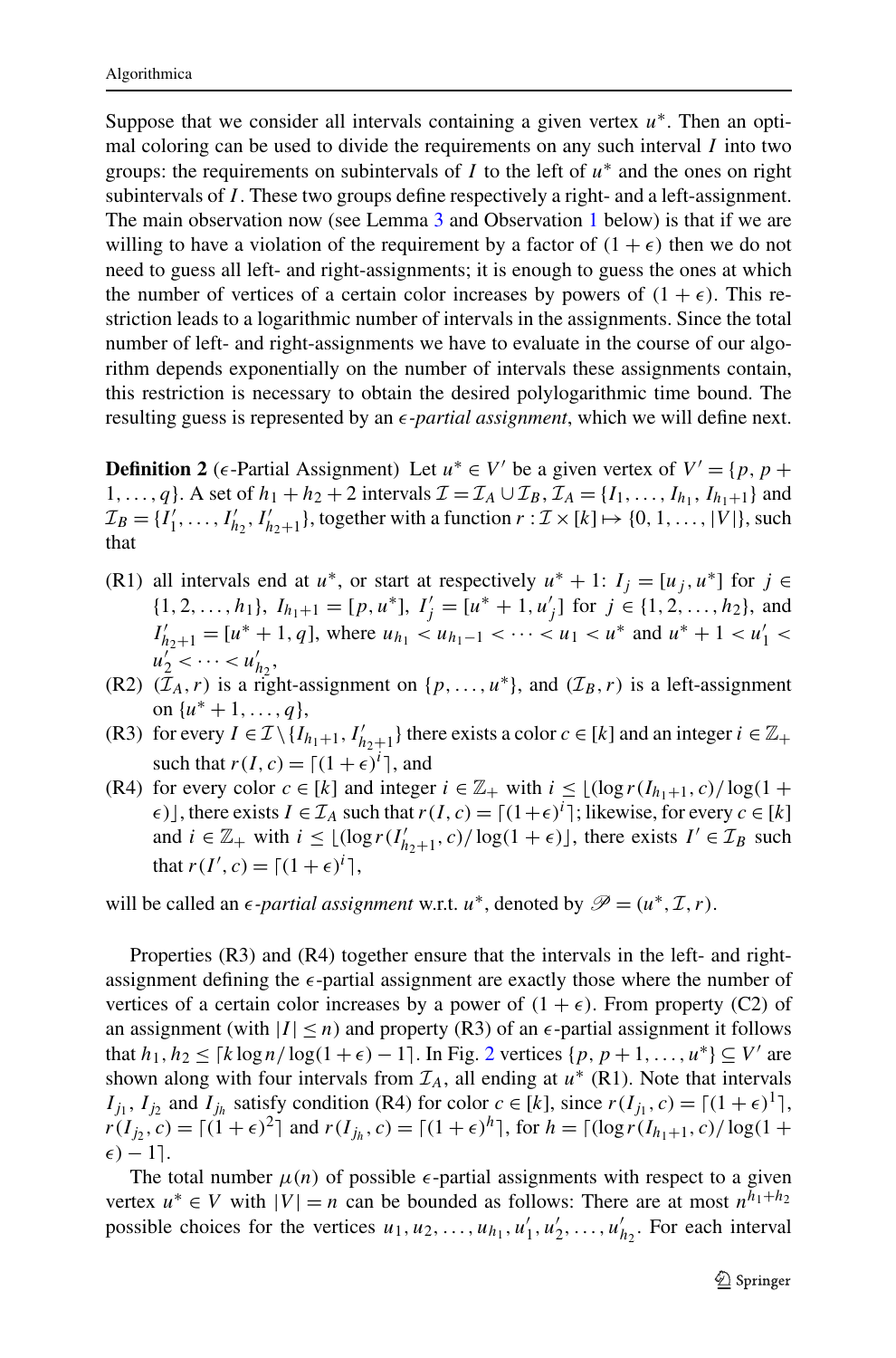<span id="page-11-0"></span>

**Fig. 2** The number of vertices in interval [*u, u*<sup>\*</sup>] colored  $c \in [k]$  by  $\chi$  is monotonically increasing on  $|u - u^*|$ . According to (R4), an  $\epsilon$ -partial assignment consistent with  $\chi$  has to contain intervals *I<sub>j1</sub>*, *I<sub>j2</sub>* and *I<sub>jh</sub>* with  $r(I_{j_1}, c) = [(1 + \epsilon)^1]$ ,  $r(I_{j_2}, c) = [(1 + \epsilon)^2]$  and  $r(I_{j_h}, c) = [(1 + \epsilon)^h]$ , for  $h = \left[ (\log r(I_{h_1+1}, c) / \log(1 + \epsilon) - 1 \right]$ . Interval  $I_{h_1+1} = [p, u^*]$  is required by  $(\mathbb{R}^1)$ 

*I* ∈ *I*, the number of non-negative integer requirements  $r(I, c)$ ,  $c \in [k]$ , satisfying  $(C2)$  is

$$
\binom{|I| + k - 1}{k - 1} = \prod_{i=1}^{k-1} \left( 1 + \frac{|I|}{i} \right)
$$
  
\n
$$
\leq \left( \frac{1}{k-1} \sum_{i=1}^{k-1} \left( 1 + \frac{|I|}{i} \right) \right)^{k-1}
$$
  
\n
$$
= \left( 1 + \frac{|I|}{k-1} H_{k-1} \right)^{k-1}
$$
  
\n
$$
\leq \left( 1 + \frac{|I|}{k-1} (1 + \ln(k-1)) \right)^{k-1}.
$$

The first inequality follows from the inequality of arithmetic and geometric means, which states that for any *n* non-negative real numbers  $x_1, x_2, \ldots, x_n$ 

$$
\frac{x_1 + x_2 + \dots + x_n}{n} \ge \sqrt[n]{x_1 \cdots x_2 \cdot x_n}.\tag{13}
$$

Letting  $i_1 = |I_1|, i_j = |I_j \setminus I_{j-1}|$ , for  $2 \le j \le h_1 + 1$ , and similarly  $i'_1 = |I'_1| - 1$ ,  $i'_j = |I'_j \setminus I'_{j-1}|$ , for  $2 \le j \le h_2 + 1$ , we observe by (C1) and (C2) that

$$
\mu(n) \le n^{h_1 + h_2} \prod_{j=1}^{h_1 + 1} {i_j + k - 1 \choose k - 1} \prod_{j=1}^{h_2 + 1} {i'_j + k - 1 \choose k - 1}
$$

 $\mathcal{D}$  Springer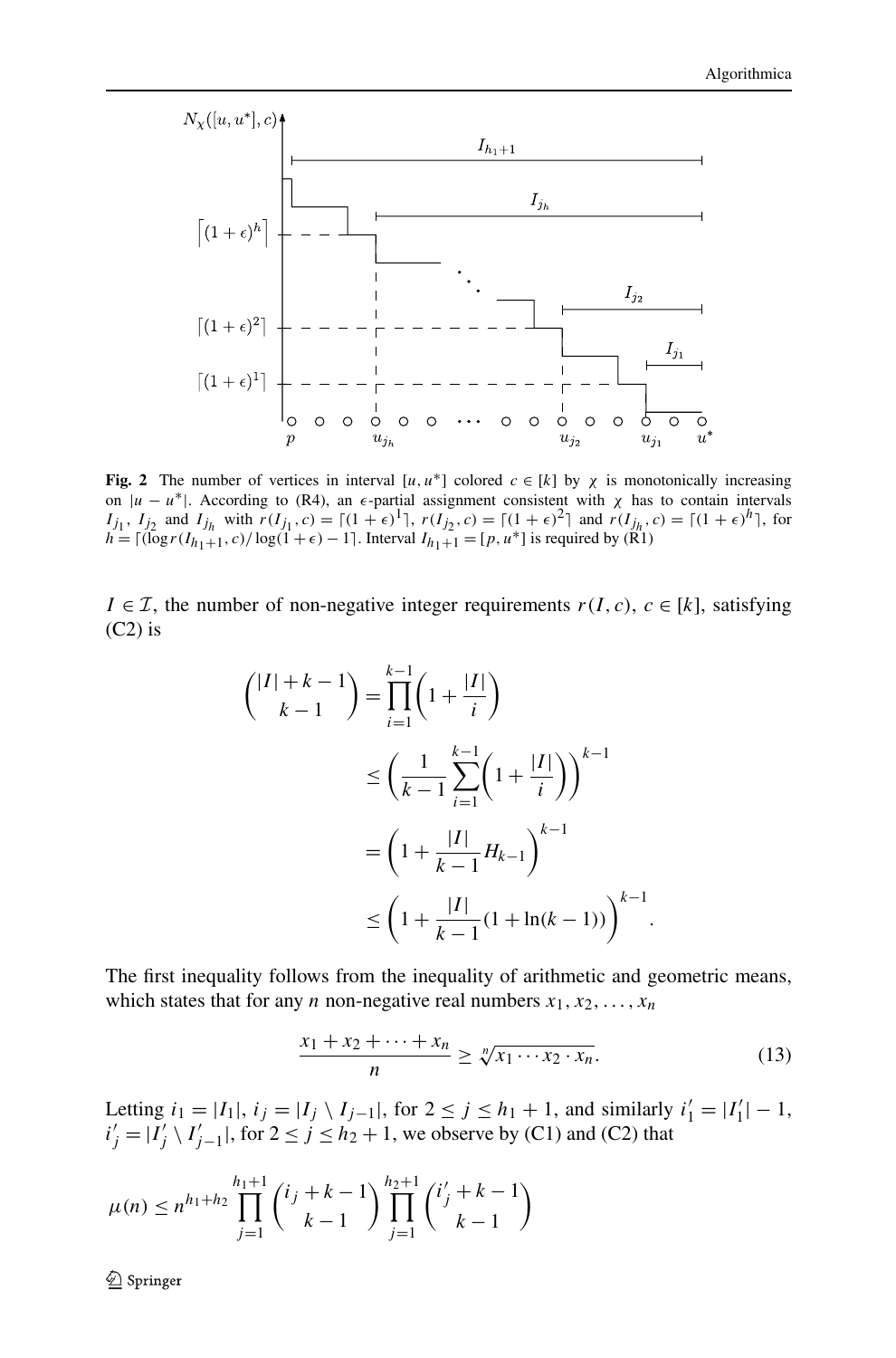<span id="page-12-0"></span>
$$
\leq n^{h_1+h_2} \prod_{j=1}^{h_1+1} \left(1 + \frac{i_j}{k-1}(\ln k + 1)\right)^{k-1} \prod_{j=1}^{h_2+1} \left(1 + \frac{i'_j}{k-1}(\ln k + 1)\right)^{k-1}
$$
\n
$$
\leq n^{h_1+h_2}
$$
\n
$$
\times \left(\frac{\sum_{j=1}^{h_1+1} (1 + \frac{i_j}{k-1}(\ln k + 1)) + \sum_{j=1}^{h_2+1} (1 + \frac{i'_j}{k-1}(\ln k + 1))}{h_1 + h_2 + 2}\right)^{(k-1)(h_1 + h_2 + 2)}
$$
\n
$$
= n^{h_1+h_2} \left(1 + \frac{\ln k + 1}{k-1} \cdot \frac{n}{h_1 + h_2 + 2}\right)^{(k-1)(h_1 + h_2 + 2)}
$$
\n
$$
\leq n^{2k^2 \frac{\log n}{\log(1+\epsilon)} + 4k - 2} \cdot \left(2 \cdot \frac{\ln k + 1}{k-1}\right)^{(k-1)(2k \frac{\log n}{\log(1+\epsilon)} + 4)},
$$
\n(14)

which is  $n^{\text{polylog}(n)}$  for every fixed  $\epsilon > 0$  and  $k = \text{polylog}(n)$ . The third inequality follows from  $(13)$  $(13)$ , and concerning the last step of the calculation, note that the  $+1$ summand in big brackets can be replaced by a multiplicative factor of 2 for sufficiently large *n*. Using  $h_1, h_2 \le k \log n / \log(1 + \epsilon) + 1$  then gives the desired bound.

**Definition 3** *(Consistent Assignment)* Let  $\chi : V \mapsto [k]$  be a coloring of *V*. We say that an assignment  $\mathscr{A} = (\mathcal{I}, r)$  is *consistent* with  $\chi$  if  $N_{\chi}(I, c) = r(I, c)$  for all  $c \in [k]$ and  $I \in \mathcal{I}$ . Two assignments  $\mathcal{A}_1$  and  $\mathcal{A}_2$  are said to be *consistent* if there exists a coloring *χ* with which both are consistent.

**Lemma 3** *Let*  $\chi$  *be a coloring of*  $V'$  *and*  $u^* \in V$  *be an arbitrary vertex. Then there exists an*  $\epsilon$ -partial assignment  $\mathscr{P} = (u^*, \mathcal{I}, r)$  *on*  $V'$  *w.r.t.*  $u^*$  *that is consistent with χ*.

*Proof* Assume that  $V' = \{p, p + 1, \ldots, q\}$ . Clearly, for every  $c \in [k]$  the function  $N_\chi$  ([ $u^* + 1, u$ ]*, c*) is monotonically increasing on  $u > u^*$  with a maximum positive increment of 1. This allows us to define  $\mathcal P$  as follows. Let  $u'_0 = u^* + 1$ . For  $j =$  $1, 2, \ldots, h_2$  let

$$
u'_{j} = \min\{u > u'_{j-1} \mid \exists i \in \mathbb{Z}_{+}, c \in [k]: N_{\chi}([u^{*} + 1, u], c) = \lceil (1 + \epsilon)^{i} \rceil
$$
  
and  $\chi(u) = c\}.$  (15)

The highest index *j* for which such an  $u'_j < q$  exists determines the value of  $h_2$ . In accordance with condition (R1), we set  $I'_{j} = [u^{*} + 1, u'_{j}]$  for  $j = 1, 2, ..., h_{2}$ and  $I_{h_2+1} = [u^* + 1, q]$ . In a similar way we define  $h_1$  and the intervals  $I_i$  for  $j =$ 1, 2,  $\dots$ ,  $h_1 + 1$  (see Fig. [2\)](#page-11-0). Finally, we define  $r(I, c) = N_\chi(I, c)$  for all  $c \in [k]$  and  $I \in \mathcal{I}$ , which naturally satisfies (C1) and (C2). The definition of interval endpoints according to  $(15)$  guarantees  $(R3)$  and  $(R4)$ .

We observe than an  $\epsilon$ -partial assignment  $\mathscr P$  is an effective abstraction of the set of colorings that  $\mathscr P$  is consistent with: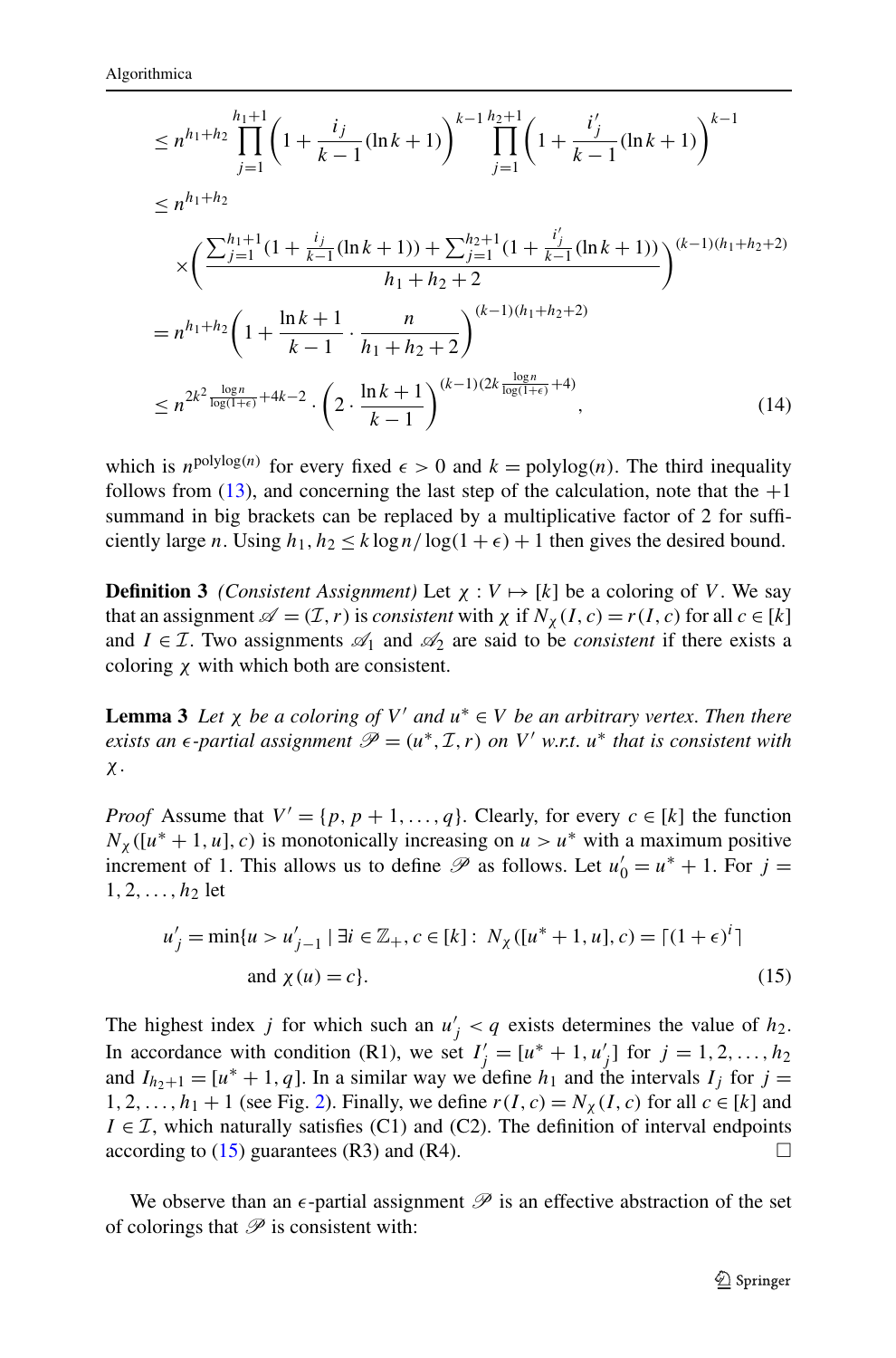<span id="page-13-0"></span>

**Fig. 3** For an  $\epsilon$ -partial assignment  $\mathscr{P}$  w.r.t.  $u^*$  and a given interval  $I \in \mathcal{I}$ ,  $j(I, \mathscr{P})$  and  $\ell(I, \mathscr{P})$  are defined to be the smallest and largest indices, respectively, such that  $[u_{j(I, \mathcal{P})}, u'_{\ell(I, \mathcal{P})}] \subseteq I$ 

**Observation 1** *Let*  $\mathcal{P} = (u^*, \mathcal{I}_{\mathcal{P}}, r_{\mathcal{P}})$  *be an*  $\epsilon$ *-partial assignment w.r.t.*  $u^*$ *. Given an interval*  $I = [s, t] \in \mathcal{I}$  *with*  $u^* \in I$ , *we let*  $j(I, \mathcal{P})$  *and*  $\ell(I, \mathcal{P})$  *be, respectively, the smallest and largest indices such that*  $[u_{j(I, \mathcal{P}),} u'_{\ell(I, \mathcal{P})}] \subseteq I$ , *i.e.*  $j(I, \mathcal{P}) =$  $\min\{i : u_i \geq s\}$  *and*  $\ell(I, \mathscr{P}) = \max\{i : u'_i \leq t\}$  (*see Fig. 3). If either of these indices does not exist, we set the corresponding value of*  $r \mathscr{D}(I_{(I \cup \mathscr{D})}, c)$  *or*  $r \mathscr{D}(I_{(I \cup \mathscr{D})}, c)$  *to* 0. *Then by property* (R4) *of an --partial assignment*

$$
r\mathcal{P}(I_{\ell(1,\mathcal{P})},c) + r\mathcal{P}(I_{j(1,\mathcal{P})},c)
$$
  
\n
$$
\leq N_{\chi'}(I,c) \leq (1+\epsilon)(r\mathcal{P}(I_{\ell(1,\mathcal{P})},c) + r\mathcal{P}(I_{j(1,\mathcal{P})},c))
$$
 (16)

*holds for any*  $c \in [k]$  *and coloring*  $\chi' : V \mapsto [k]$  *such that*  $\mathcal P$  *is consistent with*  $\chi$ .

In the next section we show how to compute an assignment that represents  $(1, 1 +$  $\epsilon$ )-approximate colorings by recursively merging consistent  $\epsilon$ -partial assignments.

# 3.2 A Divide-and-Conquer Algorithm

The pseudocode describing our divide-and-conquer (D&C) algorithm is presented below as a procedure called MAXCOLORINGAPPROX, which takes as parameters an instance  $(n, k, \mathcal{I}, r)$  of problem MAXCOLORING and consistent left- and rightassignments  $\mathscr{A}_L$  and  $\mathscr{A}_R$ . To compute an  $(1, 1 + \epsilon)$ -approximation, we set  $\mathscr{A}_L$  and  $\mathscr{A}_R$  to be empty in the initial call.

The algorithm is based on a divide-and-conquer paradigm where a vertex *u*<sup>∗</sup> in the middle of *V* is picked and all intervals containing  $u^*$  are evaluated to determine whether they should be taken into the solution. To do this evaluation conservatively, the procedure iterates over all  $\epsilon$ -partial assignments  $\mathscr P$  w.r.t. to the middle vertex  $u^*$ that are consistent with  $\mathscr{A}_L$  and  $\mathscr{A}_R$ , then recurses on the subsets of intervals to the left and right of *u*∗.

Procedure MAXCOLORINGAPPROX uses two subroutines: MAXCOLORING-SPECIAL checks whether a pair of a left- and a right-assignment is consistent, and if so, returns a feasible coloring; REDUCE( $V_L(u^*)$ ,  $\mathscr{P}, \mathscr{A}_L, \mathscr{A}_R$ ) (REDUCE( $V_R(u^*)$ ,  $\mathscr{P}, \mathscr{A}_L, \mathscr{A}_R$ ) combines the assignments  $\mathscr{P}, \mathscr{A}_L$  and  $\mathscr{A}_R$  into left- and rightassignments  $\mathscr{A}'_L$ ,  $\mathscr{A}'_R$  on  $V_L(u^*)$  (respectively, on  $V_R(u^*)$ ). For a more detailed description of the two subroutines see below.

From the recursive calls in lines **7** and **8** we obtain two independent colorings  $\chi_1$ :  $V_L(u^*) \mapsto [k]$  and  $\chi_2 : V_R(u^*) \mapsto [k]$ , which are combined in line 9 into a coloring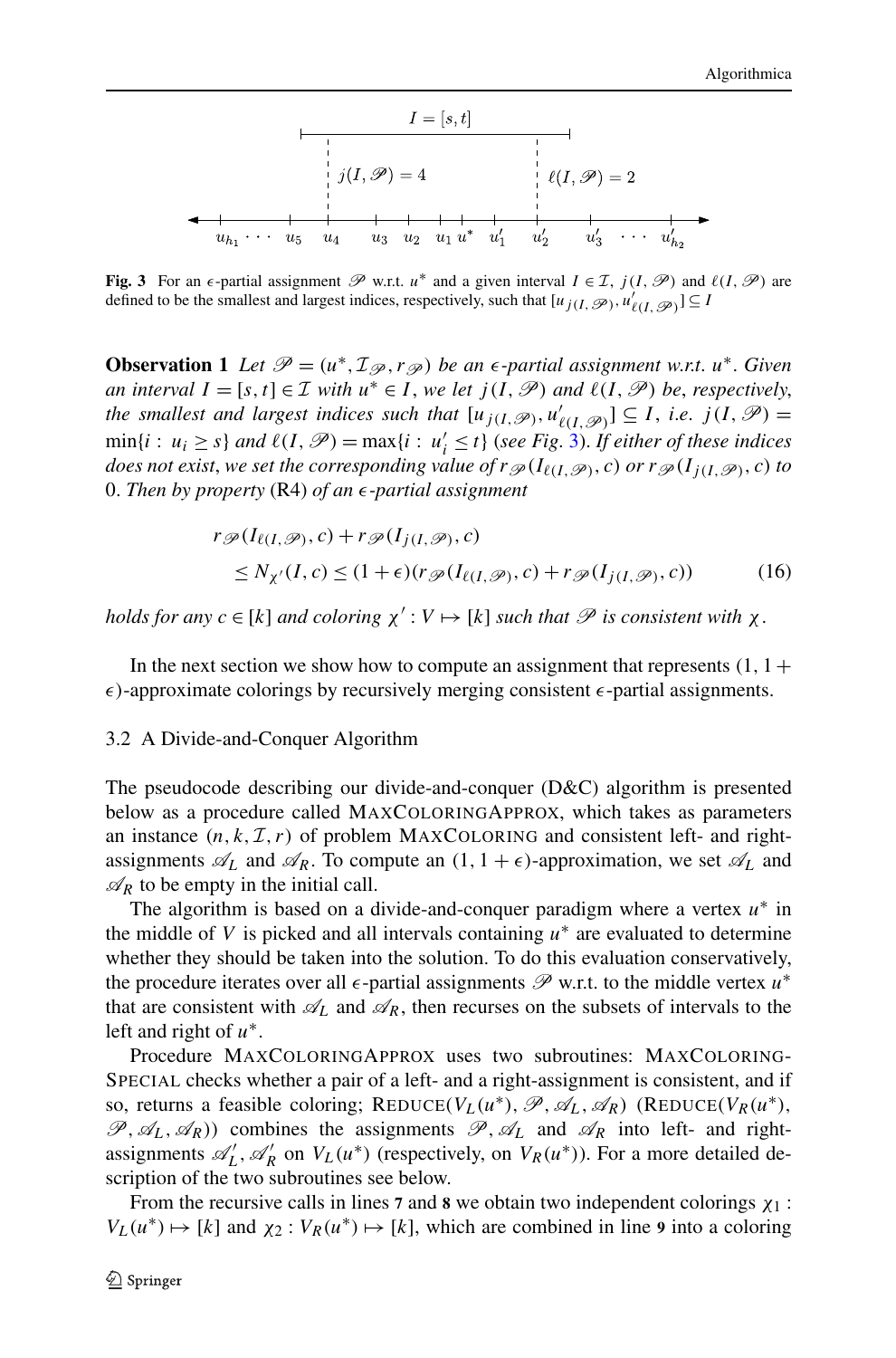| <b>Algorithm 1:</b> MAXCOLORINGAPPROX(V, $\mathcal{I}, \mathcal{A}_L, \mathcal{A}_R$ )                                                                                                                     |
|------------------------------------------------------------------------------------------------------------------------------------------------------------------------------------------------------------|
| <b>Data:</b> An instance $(n, k, \mathcal{I}, r)$ of MAXCOLORING                                                                                                                                           |
| <b>Result:</b> An $(1, 1 + \epsilon)$ -approximation $(\chi, \mathcal{J})$                                                                                                                                 |
| 1 if $ \mathcal{I}  = 0$ then                                                                                                                                                                              |
| $\chi \leftarrow \text{MAXColoRINGSPECIAL}(\mathscr{A}_L, \mathscr{A}_R)$<br>$\overline{2}$                                                                                                                |
| <b>return</b> $(\chi, \emptyset)$<br>3                                                                                                                                                                     |
| 4 let $u^* \in V$ be such that $ \mathcal{I}_L(u^*)  \leq m/2$ and $ \mathcal{I}_R(u^*)  \leq m/2$                                                                                                         |
| 5 forall $\epsilon$ -partial assignments $\mathscr{P} = (u^*, \mathcal{I}, \mathcal{P}, r, \mathcal{P})$ do                                                                                                |
| <b>if</b> $\mathscr P$ is consistent with $\mathscr A_L$ and $\mathscr A_R$ then<br>6                                                                                                                      |
| $(\chi_1, \mathcal{J}_1) \leftarrow$<br>7                                                                                                                                                                  |
| MAXCOLORINGAPPROX $(V_L(u^*), \mathcal{I}_L(u^*),$                                                                                                                                                         |
| REDUCE( $V_L(u^*)$ , $\mathscr{P}, \mathscr{A}_L, \mathscr{A}_R$ ))                                                                                                                                        |
| $(\chi_2, \mathcal{J}_2) \leftarrow$<br>8                                                                                                                                                                  |
| MAXCOLORINGAPPROX $(V_R(u^*), \mathcal{I}_R(u^*),$                                                                                                                                                         |
| REDUCE( $V_R(u^*), \mathscr{P}, \mathscr{A}_L, \mathscr{A}_R$ ))                                                                                                                                           |
| $\chi \leftarrow \chi_1 \cup \chi_2$<br>9                                                                                                                                                                  |
| $\mathcal{K} \leftarrow \{I \in \mathcal{I}(u^*) : \frac{r(I,c)}{(1+\epsilon)} \leq r \mathcal{P}(I_{\ell(I, \mathcal{P})}, c) + r \mathcal{P}(I_{j(I, \mathcal{P})}, c) \leq r(I, c) \ \forall c\}$<br>10 |
| $J \leftarrow \mathcal{K} \cup J_1 \cup J_2$<br>11                                                                                                                                                         |
| store $(\chi, \mathcal{J})$<br>12                                                                                                                                                                          |
| 13 <b>return</b> the recorded solution with largest $w(\mathcal{J})$ value                                                                                                                                 |

 $\chi = \chi_1 \cup \chi_2$  defined in the obvious way:  $\chi(u) = \chi_1(u)$  if  $u \in V_L(u^*)$  and  $\chi(u) =$ *χ*<sub>2</sub>*(u)* if *u* ∈ *V<sub>R</sub>*(*u*<sup>\*</sup>).

Given a left-assignment  $\mathscr{A}_L = (\mathcal{I}_L, r_L)$  and right-assignment  $\mathscr{A}_R = (\mathcal{I}_R, r_R)$  on a vertex set  $V' = \{p, ..., q\}$  and an  $\epsilon$ -partial assignment  $\mathscr{P} = (u^*, \mathcal{I}_A \cup \mathcal{I}_B, r_{\mathscr{P}})$ , procedure REDUCE constructs, considering the recursive call on  $V_L'(u^*)$  in line 7, a left-assignment  $\mathscr{A}'_L = (\mathcal{I}'_L, r'_L)$  and right-assignment  $\mathscr{A}'_R = (\mathcal{I}'_R, r'_R)$  on vertex set  $V'' = \{p, \ldots, u^*\}$  by cutting intervals at  $u^*$  as follows (see Fig. [4](#page-15-0)):

- $\mathcal{I}'_L = \{ [p, t] \in \mathcal{I}_L \mid t \leq u^* \},\$
- $\mathcal{I}_R^{\gamma} = \mathcal{I}_A \cup \{ [s, u^*] \mid \exists [s, q] \in \mathcal{I}_R : s < u^* \},\$
- $r_L^{\prime}(I, c) = r_L(I, c)$  for  $I \in \mathcal{I}_L^{\prime}$  and  $r_R^{\prime}(I, c) = r_{\mathcal{P}}(I, c)$  for  $I \in \mathcal{I}_A$ , for all  $c \in [k]$ ,
- $r_R^{\gamma}([s, u^*], c) = r_R([s, q], c) r_{\mathscr{P}}([u^* + 1, q], c)$  for  $[s, q] \in \mathcal{I}_R$ ,  $s < u^*$ , for all  $c \in [k]$ .

In the recursive call in line **8** procedure REDUCE combines the given assignments according to a symmetric schema. Notice that  $\mathcal{I}_L = \emptyset$  in the leftmost and  $\mathcal{I}_R = \emptyset$  in the rightmost path of the recursion tree.

In the following Lemma [4](#page-15-0) and Theorem [3](#page-16-0) we show how procedure MAX-COLORINGSPECIAL can check consistency of assignments  $\mathscr{A}_L = (\mathcal{I}_L, r_L)$  and  $\mathscr{A}_R =$  $(\mathcal{I}_R, r_R)$  on vertex set *V* in line 2 in time  $\mathcal{O}(k \cdot (|\mathcal{I}_L| + |\mathcal{I}_R|))$ . Note that sets  $\mathcal{I}_L$  and  $\mathcal{I}_R$  each contain an interval spanning all vertices in *V*. This is due to intervals  $I_{h_1+1}$ and  $I'_{h_2+1}$  $I'_{h_2+1}$  $I'_{h_2+1}$  in Definition 2 of an  $\epsilon$ -partial assignment and due to the specific structure of the assignments constructed by procedure REDUCE (see Fig. [4](#page-15-0)).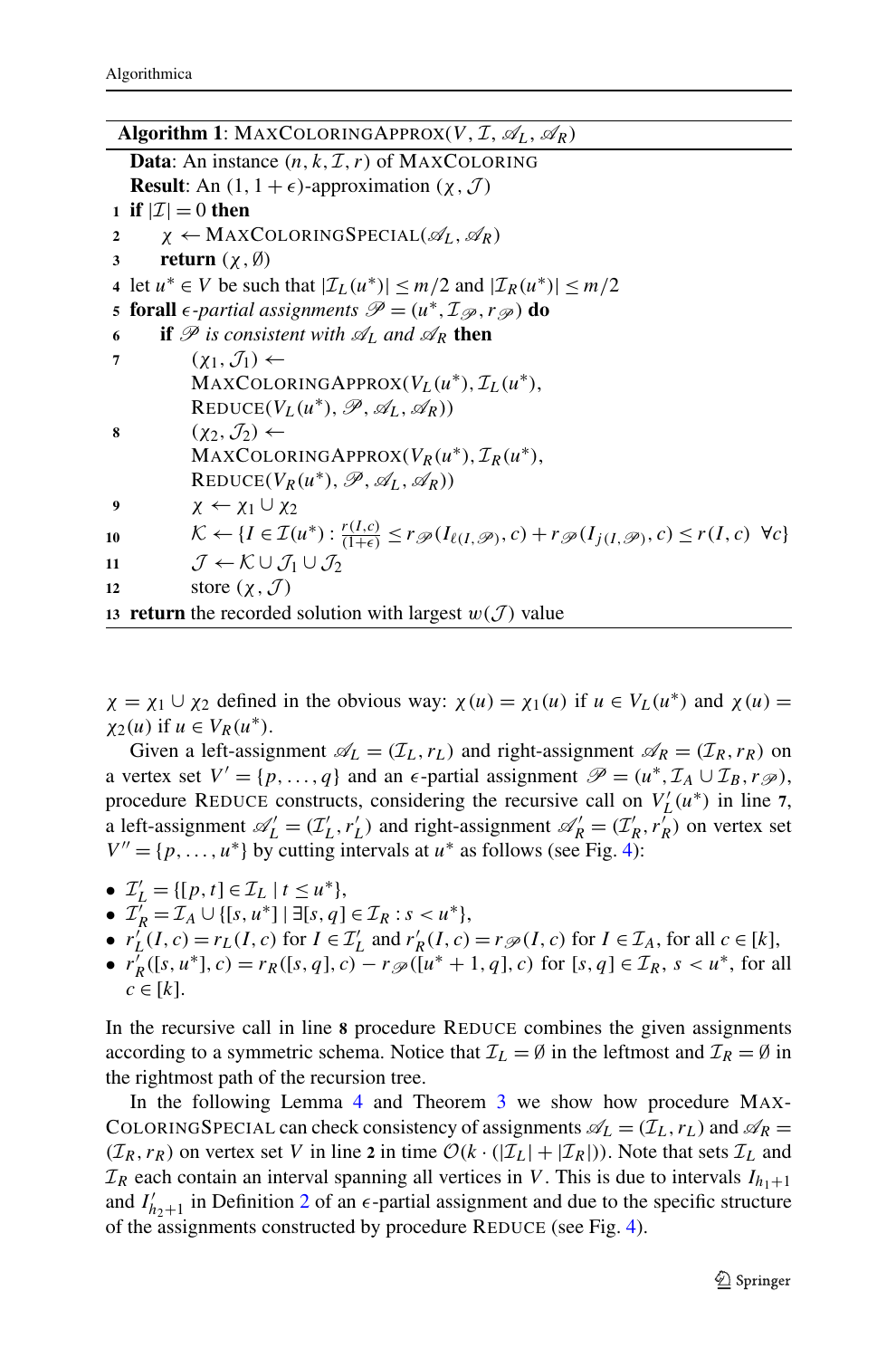<span id="page-15-0"></span>

**Fig. 4** For given left-assignment  $\mathscr{A}_L = (\mathcal{I}_L, r_L)$ , right-assignment  $\mathscr{A}_R = (\mathcal{I}_R, r_R)$  and an  $\epsilon$ -partial assignment  $\mathscr{P} = (u^*, \mathcal{I}_A \cup \mathcal{I}_B, r_{\mathscr{P}})$ , in the recursive call on  $V_L(u^*)$  procedure REDUCE cuts intervals on the *vertical line* at index  $u^*$  such that the new left- and right-assignments  $\mathscr{A}'_L$  and  $\mathscr{A}'_R$  contain the intervals shown by *solid lines*. Interval [ $p, q$ ], contained in  $\mathcal{I}_R$ , and interval [ $p, q$ ], contained in  $\mathcal{I}_L$ , are omitted

Following the terminology introduced before we call a coloring *χ feasible* for an assignment  $\mathscr{A} = (\mathcal{I}, r)$ , if  $N_{\chi}(I, c) = r(I, c)$  for all  $c \in [k]$  and  $I \in \mathcal{I}$ . In other words, *χ* is feasible for  $\mathscr A$ , if  $\mathscr A$  is consistent with *χ*. We call two assignments  $\mathscr A$  and  $\mathscr A'$ *equivalent*, if they have the same set of feasible colorings.

**Lemma 4** *Let*  $\mathcal{A} = (\mathcal{I}, r)$  *be an assignment on*  $V = \{1, 2, ..., n\}$  *where set*  $\mathcal{I}$  *can be partitioned into two sets*  $\mathcal{I}_1$  *and*  $\mathcal{I}_2$ *, such that for*  $p \in \{1, 2\}$  *it holds* 

(W1)  $I_i \cap I_j = \emptyset, \forall I_i, I_j \in \mathcal{I}_p$ , *i.e. intervals are disjoint and* (W2)  $\bigcup_{I \in \mathcal{I}_p} I = [1, n]$ , *i.e. the intervals span all vertices.* 

*Then it can be decided in time*  $\mathcal{O}(k \cdot |\mathcal{I}|)$  *whether a feasible coloring*  $\chi : V \mapsto [k]$  *for*  $\mathscr A$  *exists, i.e. a coloring*  $\chi$  *such that*  $\mathscr A$  *is consistent with*  $\chi$ *.* 

*Proof* We represent interval set  $\mathcal{I}_1$  as sequence  $([s_1, t_1], [s_2, t_2], \ldots, [s_l, t_l])$  and set  $\mathcal{I}_2$  as sequence  $([\bar{s}_1, \bar{t}_1], [\bar{s}_2, \bar{t}_2], \ldots, [\bar{s}_m, \bar{t}_m])$ , where  $s_i = t_{i-1} + 1$  for  $2 \le i \le l$ , and similarly  $\bar{s}_i = \bar{t}_{i-1} + 1$  for  $2 \le i \le m$ . Property (W2) implies  $s_1 = \bar{s}_1 = 1$  and  $t_l =$  $\bar{t}_m = n$ . For  $1 \le i \le l$  we denote  $[s_i, t_i]$  by  $I_i$  and for  $1 \le i \le m$  we denote  $[\bar{s}_i, \bar{t}_i]$  by  $\bar{I}_i$ .

From assignment  $\mathscr A$  we construct an equivalent assignment  $\mathscr A' = (\mathcal I', r')$ , where intervals in  $\mathcal{I}'$  are disjoint and therefore feasibility of  $\mathcal{A}'$  can be determined by verifying for every interval [s, t]  $\in \mathcal{I}'$  that

$$
r'([s, t], c) \ge 0, \quad \text{for all } c \in [k].
$$

We define  $\mathcal{I}'$  to be the partition of  $\{1, 2, \ldots, n\}$  into a minimal number of intervals, such that for each interval  $I' \in \mathcal{I}'$  and each element  $I \in \mathcal{I}$  either  $I' \subseteq I$  or  $I' \cap I = \emptyset$ (see Fig. [5](#page-16-0)(a)). We represent  $\mathcal{I}'$  by sequence  $([s'_1, t'_1], [s'_2, t'_2], \ldots, [s'_r, t'_r])$  and again denote  $[s'_i, t'_i]$  by  $I'_i$  for  $1 \le i \le r$ .

What remains is the assignment of requirements to intervals in  $\mathcal{I}'$ , i.e. the definition of  $r' : \mathcal{I}' \times [k] \mapsto \{1, 2, ..., n\}$ . We will define function  $r'$  recursively, i.e. for *c* ∈ [*k*] the value *r*<sup>'</sup>( $I'_i$ , *c*) might depend on values *r*<sup>'</sup>( $I'_j$ , *c*) for *j* < *i*. Due to the minimality of  $\mathcal{I}', t'_1 = \min(t_1, \bar{t}_1)$  and interval  $I'_1$  will coincide with either  $I_1$  or  $\bar{I}_1$ . In Fig. [5\(](#page-16-0)a) the latter case holds. Therefore any coloring  $\chi$  feasible for assignment  $\mathscr A$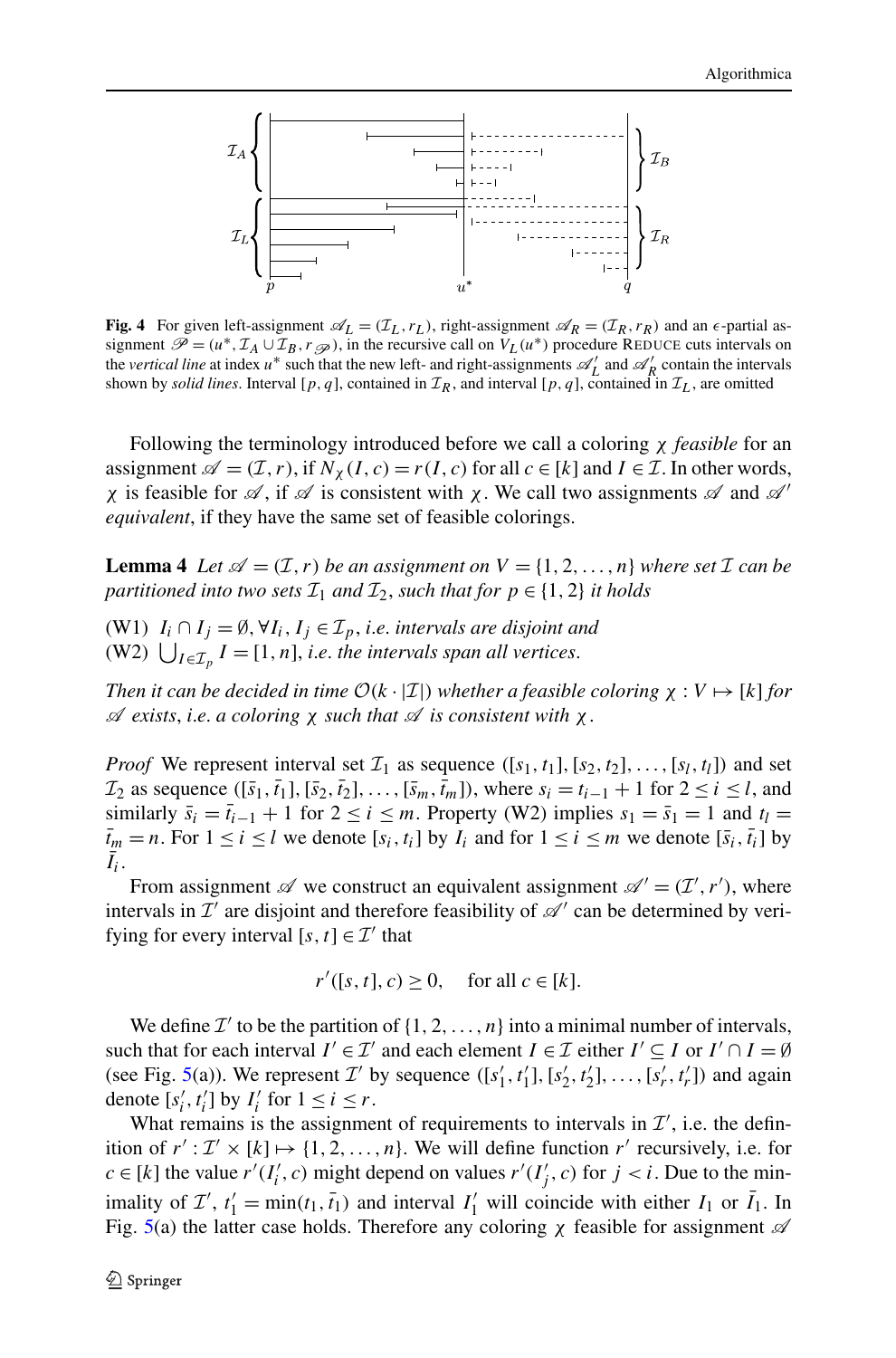<span id="page-16-0"></span>

**Fig. 5** (a) Set  $\mathcal{I}_1$  and  $\mathcal{I}_2$  satisfy (W1) and (W2) in Lemma [4](#page-15-0). For each interval  $I' \in \mathcal{I}'$  and each element  $I \in \mathcal{I}, \mathcal{I} = \mathcal{I}_1 \cup \mathcal{I}_2$ , either  $I' \subseteq I$  or  $I' \cap I = \emptyset$ . (**b**) In the construction of an equivalent assignment  $\mathscr{A}'$  in the proof of Lemma [4](#page-15-0) the number of vertices that have to be colored *c* in interval  $I_i'$  is obtained by (17)

will satisfy ([1\)](#page-2-0) for interval  $I'_1$  if and only if  $r'(I'_1, c) = r(I_1, c)$  or  $r'(I'_1, c) = r(\bar{I}_1, c)$ , respectively, for all  $c \in [k]$ . Now consider an interval  $I'_i$  for arbitrary  $2 \le i \le r$ . If  $I'_i \in I_1$  or  $I'_i \in I_2$ , as e.g.  $I'_4 \in I_2$  in Fig. 5(a), for assignment  $\mathscr{A}'$  to be equivalent with assignment  $\mathscr A$  it must hold  $r'(I'_i, c) = r(I'_i, c)$ , for all  $c \in [k]$ . Otherwise, without loss of generality assume  $s'_i = s_q$  for some  $I_q \in \mathcal{I}_1$  and  $t'_i = \bar{t}_{q'}$  for some  $\bar{I}_{q'} \in \mathcal{I}_2$ . Let *p* be such that  $I'_p \in \mathcal{I}'$  and  $s'_p = \bar{s}_{q'}$  (see Fig. 5(b)). If we assume that any coloring *χ* feasible for  $\mathscr A$  satisfies [\(1\)](#page-2-0) for all intervals  $I'_j$  with  $1 \le j \le i - 1$ , then *χ* will satisfy ([1\)](#page-2-0) for interval  $I'_i$  if and only if

$$
r'(I'_i, c) = r(\bar{I}_{q'}, c) - \sum_{j=p}^{i-1} r'(I'_j, c), \text{ for all } c \in [k].
$$
 (17)

 $\Box$ 

Clearly the above lemma can be generalized to the case where  $\mathcal I$  can be partitioned into an arbitrary number of sets, each satisfying conditions (W1) and (W2).

**Theorem 3** Let  $V = \{1, 2, ..., n\}$ . For given left-assignment  $\mathscr{A}_L = (\mathcal{I}_L, r_L)$  with  $[1,n] \in \mathcal{I}_L$  *and right-assignment*  $\mathscr{A}_R = (\mathcal{I}_R,r_R)$  *with*  $[1,n] \in \mathcal{I}_R$ , *it can be decided in time*  $O(k \cdot (|\mathcal{I}_L| + |\mathcal{I}_R|))$  *whether*  $\mathscr{A}_L$  *and*  $\mathscr{A}_R$  *are consistent.* 

*Proof* Let  $\mathcal{I}_L = (\{1, t_1\}, \{1, t_2\}, \ldots, \{1, t_p\})$  with  $t_p = n$  and  $\mathcal{I}_R = (\{s_1, n\}, \{s_2, n\}, \{1, t_2\}, \ldots, \{1, t_p\})$  $...$ , [*s<sub>q</sub>*, *n*]) with *s*<sub>1</sub> = 1 be sorted with respect to "⊆" and "⊇", respectively, in nondecreasing order. Then assignments  $\mathscr{A}_L$  and  $\mathscr{A}_R$  are consistent if and only if the following assignments  $\mathscr{A}'_L = (\mathcal{I}'_L, r'_L)$  (see Fig. [6\)](#page-17-0) and  $\mathscr{A}'_R = (\mathcal{I}'_R, r'_R)$  are consistent:

- $\mathcal{I}'_L$  = ([1, t<sub>1</sub>], [t<sub>1</sub> + 1, t<sub>2</sub>], ..., [t<sub>p−1</sub> + 1, t<sub>p</sub>]),
- $r_L^r([1, t_1], c) = r_L([1, t_1], c)$  and  $r_L^r([t_{i-1} + 1, t_i], c) = r_L([1, t_i], c) r_L([1, t_{i-1}],$ *c*), for  $2 \le i \le p$  and  $c \in [k]$ ,
- $\mathcal{I}'_R = (\{s_1, s_2 1\}, \{s_2, s_3 1\}, \ldots, \{s_q, n\})$ , and
- $r_R^r([s_q, n], c) = r_R([s_q, n], c)$  and  $r_R^r([s_i, s_{i+1} 1], c) = r_R([s_i, n], c)$  $r_R([s_{i+1}, n], c)$ , for  $1 \le i < q$  and  $c \in [k]$ .

Interval sets  $\mathcal{I}'_L$  and  $\mathcal{I}'_R$  satisfy conditions (W1) and (W2) in Lemma [4](#page-15-0) and therefore the claim follows.  $\Box$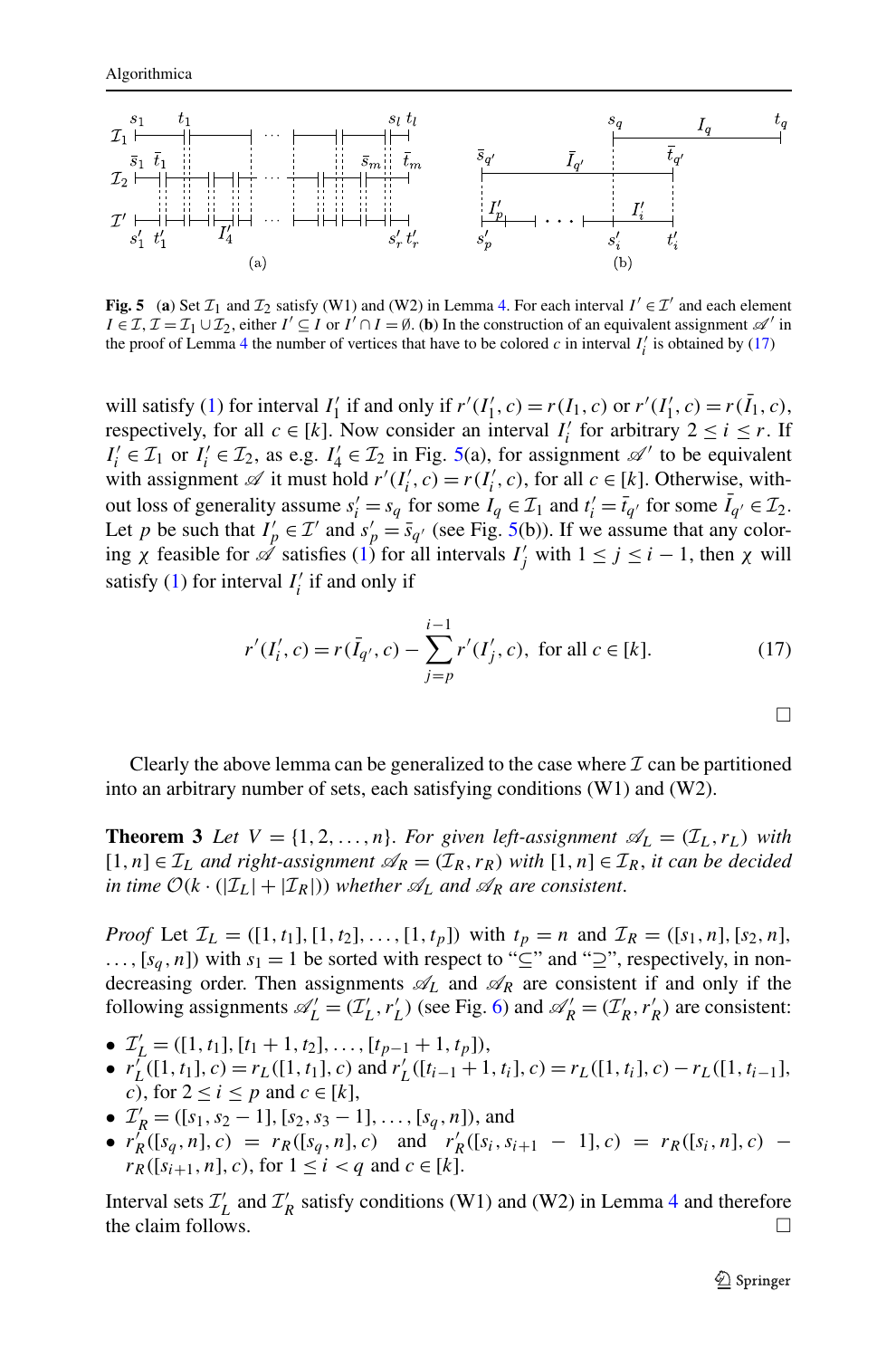<span id="page-17-0"></span>

**Fig. 6** Left-assignment  $\mathscr{A}_L = (\mathcal{I}_L, r_L)$  can be transformed into an equivalent assignment  $\mathscr{A}_L^I = (\mathcal{I}'_L, r'_L)$ . For every interval in  $I'_L \setminus \{[1, t_1]\}$  its requirement  $r'_L$  is equal to the difference between the requirements  $r_L$  of its defining intervals in  $I_L$  (see proof of Theorem [3](#page-16-0))

Since intervals in T' of assignment  $\mathscr{A}'$  in the proof of Lemma [4](#page-15-0) are disjoint, procedure MAXCOLORINGSPECIAL can determine coloring *χ* in line **2** on vertices in each interval  $I' \in \mathcal{I}'$  independently, respecting only  $N_{\chi}(I', c) = r'(I', c)$  for all colors  $c \in [k]$ . Therefore procedure MAXCOLORINGSPECIAL runs in time  $\mathcal{O}(k \cdot |V|)$ .

In line 6 of procedure MAXCOLORINGAPPROX consistency of an  $\epsilon$ -partial assignment  $\mathcal{P} = (u^*, \mathcal{I}_A \cup \mathcal{I}_B, r_{\mathcal{P}})$  and left- and right-assignments  $\mathcal{A}_L$  and  $\mathcal{A}_R$  has to be verified. From the definition of an  $\epsilon$ -partial assignment (see Definition [2\)](#page-10-0) it follows that  $(\mathcal{I}_A, r_{\mathcal{P}})$  forms a right-assignment on  $V_L(u^*)$  and  $(\mathcal{I}_B, r_{\mathcal{P}})$  a leftassignment on  $V_R(u^*)$ , where every vertex is spanned by at least one interval. As such, similar as in the proof of Theorem [3,](#page-16-0) they can be transformed into equivalent assignments containing only disjoint intervals. As intervals in  $\mathcal{I}_A$  and  $\mathcal{I}_B$  do not intersect, this transformation results in a single set of intervals  $\tilde{\mathcal{I}}$  satisfying conditions (W1) and (W2) in Lemma [4.](#page-15-0) As shown above in the description of procedure MAXCOLORINGSPECIAL, checking consistency of assignments  $\mathscr{A}_L$  and  $\mathscr{A}_R$ can be reduced to a feasibility problem of an assignment  $\mathcal{A}' = (\mathcal{I}', r')$  (see proof of Lemma [4](#page-15-0)), where  $\mathcal{I}'$  itself satisfies (W1) and (W2) in Lemma [4.](#page-15-0) In summary, consistency of  $\mathscr{P}, \mathscr{A}_L$  and  $\mathscr{A}_R$  can be verified in line 6 by applying Lemma [4](#page-15-0) to sets  $\mathcal I$ and  $\mathcal{I}'$  in time  $\mathcal{O}(k \cdot (|\mathcal{I}| + |\mathcal{I}'|))$ , which is, since intervals in the respective sets are disjoint,  $\mathcal{O}(k \cdot |V|)$ .

**Theorem 4** *For*  $|V| = n$  *and*  $|I| = m$ , *algorithm* MAXCOLORINGAPPROX *runs in time*  $T(n, m) = n^{O(\frac{k^2}{\epsilon} \log n \log m)}$ .

*Proof* The number of possible  $\epsilon$ -partial assignments is at most  $\mu(n)$ , bounded in [\(14](#page-11-0)). This gives the recurrence

$$
T(n, m) \leq \text{poly}(n, m) + 2\mu(n) \cdot T(n, m/2).
$$

The theorem follows.  $\Box$ 

**Theorem 5** *Algorithm* MAXCOLORINGAPPROX *returns a coloring*  $\chi : V \mapsto [k]$ *and a subset of intervals*  $\mathcal{J} \subseteq \mathcal{I}$  *such that*  $w(\mathcal{J}) \geq w(\text{OPT})$  *and*  $r(I,c)/(1+\epsilon) \leq$  $N_\chi(I, c) \leq (1 + \epsilon) r(I, c)$  *for all*  $I \in \mathcal{J}$  *and*  $c \in [k]$ .

*Proof* Let *(χ*∗*,* OPT*)* be an optimal solution to an instance of the MAXCOLORING problem. By Lemma [3](#page-12-0), there is an  $\epsilon$ -partial assignment  $\mathscr P$  consistent with  $\chi^*$ ,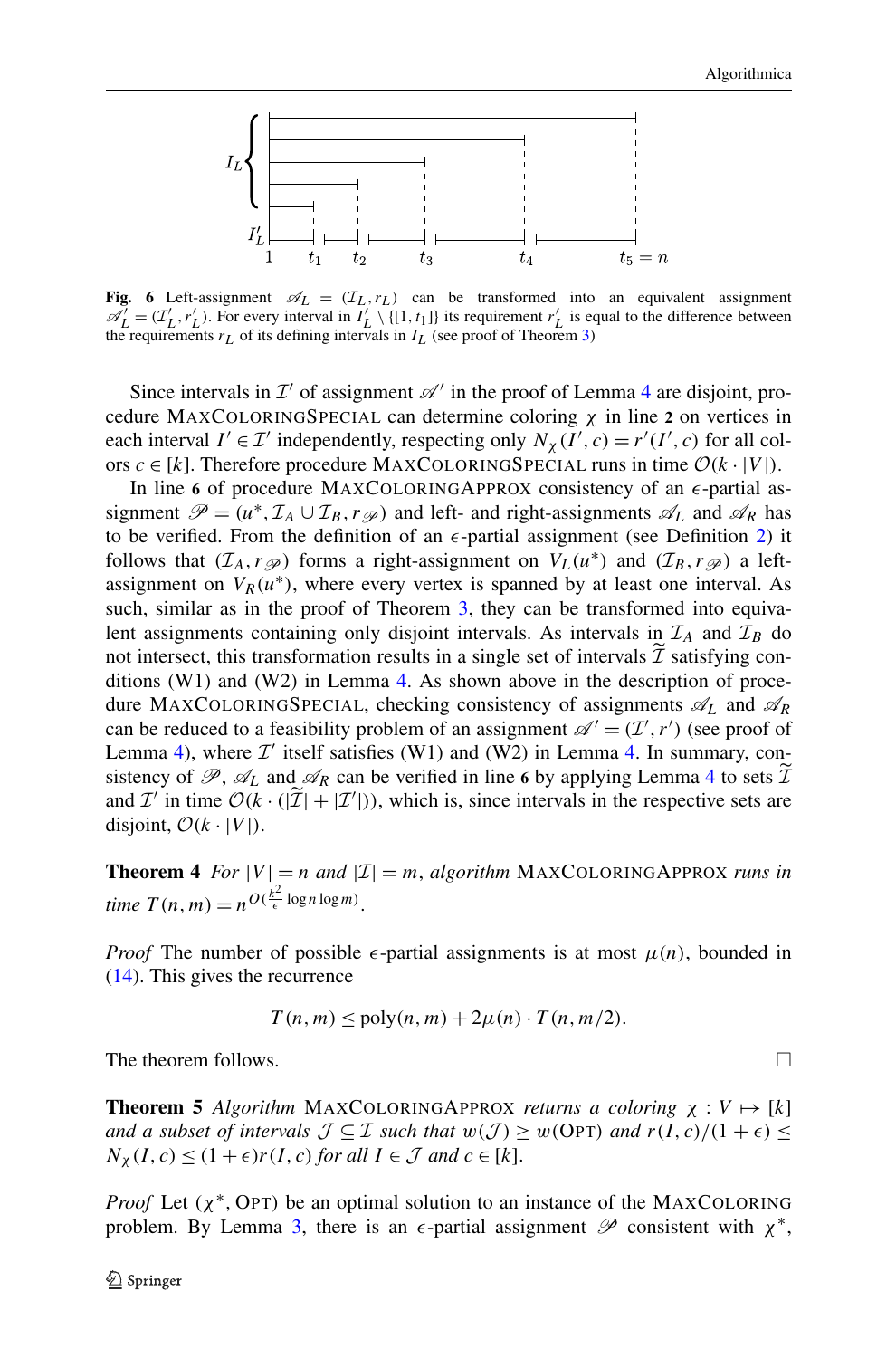<span id="page-18-0"></span>which will be eventually considered by the algorithm in line **5**. If  $I \in \text{OPT}[u^*]$ , then  $N_{\chi^*}(I, c) = r(I, c)$  for all  $c \in [k]$  and thus [\(16](#page-13-0)) implies, for  $\chi' = \chi^*$ , that *I* belongs to the set K selected by the algorithm in line 10, i.e.  $\text{OPT}[u^*] \subseteq \mathcal{K}$ , and hence  $w(K) \geq w(OPT[u^*])$ . Since  $\mathcal{P}$  is consistent with the coloring  $\chi$  obtained in line 9, we also know, by using  $\chi' = \chi$  in ([16\)](#page-13-0), that

$$
r(I, c)/(1 + \epsilon) \le N_{\chi}(I, c) \le (1 + \epsilon)r(I, c) \quad \text{for } I \in \mathcal{K}.
$$

By induction, we have  $w(\mathcal{J}_1) \geq w(\text{OPT}_L(u^*))$  and  $w(\mathcal{J}_2) \geq w(\text{OPT}_R(u^*))$ . Furthermore, we know that  $r(I, c)/(1 + \epsilon) \leq N_{\chi_1}(I, c) \leq (1 + \epsilon)r(I, c)$  for  $I \in \mathcal{J}_1$  and  $r(I, c)/(1 + \epsilon) \leq N_{\chi_2}(I, c) \leq (1 + \epsilon)r(I, c)$  for  $I \in \mathcal{J}_2$ . The theorem follows.  $\Box$ 

# **4 Hardness**

In this section we show that, in general, deciding whether a feasible coloring exists is NP-hard. Furthermore, one can show that problem MAXCOLORING is APX-hard when  $k = 2$  (see [\[8](#page-19-0)]).

**Theorem 6** *The problem of testing the feasibility of an instance of the interval constrained coloring problem is NP-complete when the number of colors is part of the input*.

*Proof* Clearly, the problem belongs to NP. To prove the problem is NP-hard we reduce a known NP-hard problem to it using the approach of Chang *et al.* [\[3](#page-19-0)]. In the *exact coverage* problem we are given a ground set  $U$  and a collection  $S$  of subsets of U and we want to know whether there exists a sub-collection  $C \subseteq S$  of size t, which forms a partition of U; that is,  $\bigcup_{S \in \mathcal{C}} S = U$  and for any  $R, S \in \mathcal{C}$  if  $R \neq S$  then  $R \cap S = \emptyset$ . It is well known that exact coverage is NP-complete [[9\]](#page-19-0) even when the cardinality of sets in  $S$  is 3.

Let  $u = |\mathcal{U}|$  and  $s = |\mathcal{S}|$ . For the instance of the coloring problem we divide  $V =$ [*n*] into *u* blocks  $B_1, \ldots, B_u$  each of length *s*; thus,  $n = us$  and  $B_i = [(i - 1)s +$ 1,..., is]. Each color  $c \in [k]$  is associated with a specific set  $S_c$  in S; thus,  $k = s$ . Let  $\mathcal{U} = \{x_1, \ldots, x_u\}$  and suppose that  $x_i$  is contained in  $r_i$  sets. For every  $i \in [u]$  we have

$$
I_i = [s (i - 1) + 1, si] \text{ and } r_{I_i, c} = 1 \text{ for all } c \in [k]
$$
  

$$
I_i'' = [si - t - r_i + 2, si - t + 1] \text{ and } r_{I_i'', c} = 1 \text{ if and only if } x_i \in S_c
$$

and for every  $i \in [u-1]$  we have

$$
I'_i = [si - t + 1, s(i + 1) - t] \text{ and } r_{I'_i, c} = 1 \text{ for all } c \in [k].
$$

Realize that any coloring satisfying all the  $I_i$  and  $I'_i$  intervals must use the same set of *t* colors for the last *t* positions of every block and the remaining *s* −*t* colors for the first  $s - t$  position of every block. We therefore encode the partition C with the last